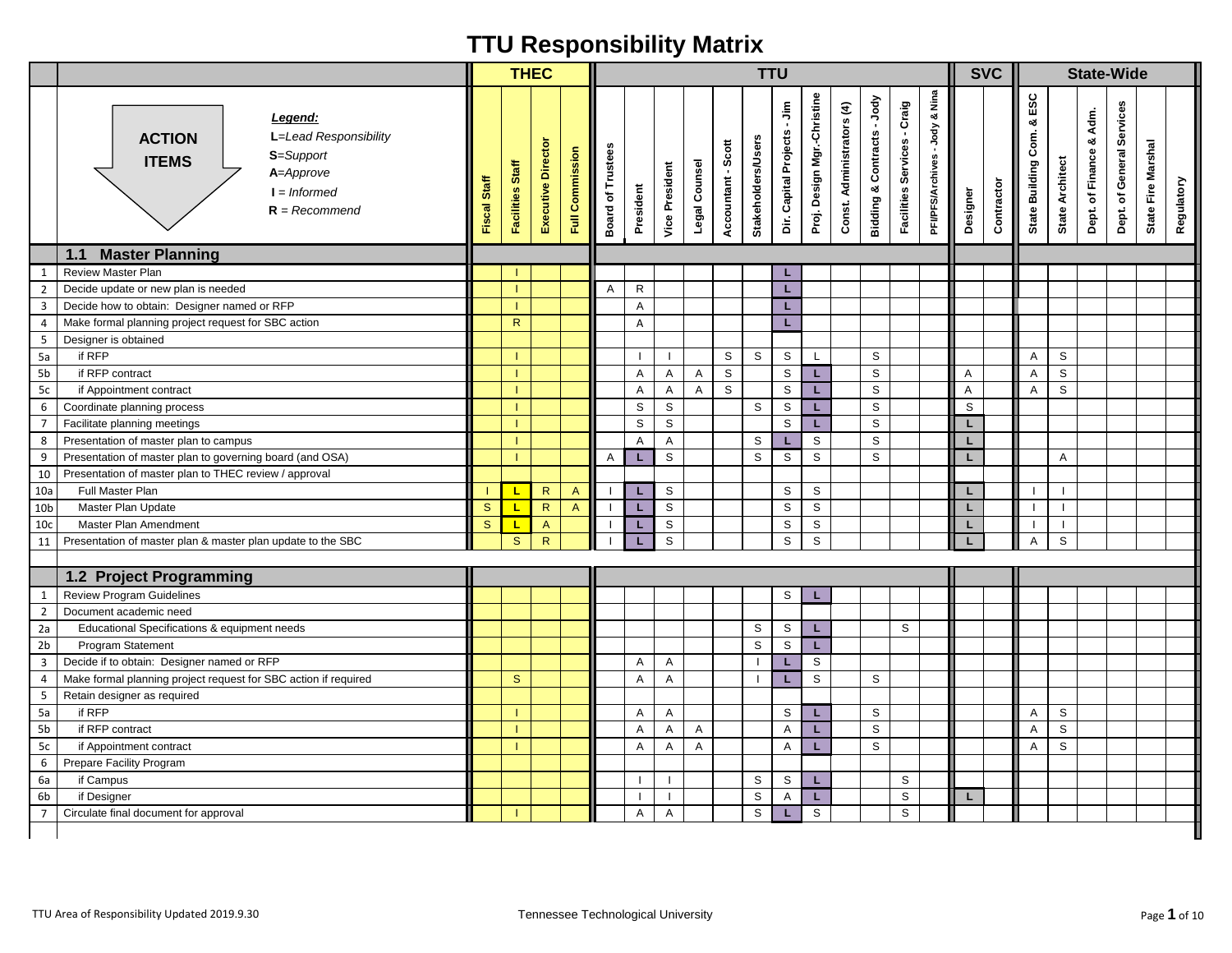|                |                                                                                                                                  |              |                  | <b>THEC</b>        |                 |                                    |           |                       |               |                    | <b>TTU</b>                |                                                  |                             |                           |                            |                                       |                                     |          | <b>SVC</b> |                                    |                        |                               | <b>State-Wide</b>            |                                  |  |
|----------------|----------------------------------------------------------------------------------------------------------------------------------|--------------|------------------|--------------------|-----------------|------------------------------------|-----------|-----------------------|---------------|--------------------|---------------------------|--------------------------------------------------|-----------------------------|---------------------------|----------------------------|---------------------------------------|-------------------------------------|----------|------------|------------------------------------|------------------------|-------------------------------|------------------------------|----------------------------------|--|
|                | Legend:<br>L=Lead Responsibility<br><b>ACTION</b><br>S=Support<br><b>ITEMS</b><br>A=Approve<br>$I = Informed$<br>$R = Recommend$ | Fiscal Staff | Facilities Staff | Executive Director | Full Commission | <b>Board of Trustees</b>           | President | <b>Vice President</b> | Legal Counsel | Accountant - Scott | <b>Stakeholders/Users</b> | $\frac{\varepsilon}{2}$<br>Dir. Capital Projects | Proj. Design Mgr.-Christine | Const. Administrators (4) | Bidding & Contracts - Jody | - Craig<br><b>Facilities Services</b> | Nina<br>ಹ<br>PFVPFS/Archives - Jody | Designer | Contractor | ESC<br>ಳ<br>Com.<br>State Building | <b>State Architect</b> | Adm.<br>ಯ<br>Dept. of Finance | General Services<br>Dept. of | State Fire Marshal<br>Regulatory |  |
|                | <b>Capital Budget - Project Request(s)</b><br>$\mathbf{2}$                                                                       |              |                  |                    |                 |                                    |           |                       |               |                    |                           |                                                  |                             |                           |                            |                                       |                                     |          |            |                                    |                        |                               |                              |                                  |  |
| 1              | Validate current State objectives                                                                                                | L            | L.               | L.                 |                 |                                    |           |                       |               |                    |                           |                                                  |                             |                           |                            |                                       |                                     |          |            |                                    |                        |                               |                              |                                  |  |
| $\overline{2}$ | Review / Update capital budget submittal criteria                                                                                | $\mathbf{s}$ | L                |                    |                 |                                    |           |                       |               |                    |                           |                                                  |                             |                           |                            |                                       |                                     |          |            |                                    |                        |                               |                              |                                  |  |
| 3              | Review / Update capital budget scoring criteria                                                                                  | $\mathbf{s}$ | L.               |                    |                 |                                    |           |                       |               |                    |                           |                                                  |                             |                           |                            |                                       |                                     |          |            |                                    |                        |                               |                              |                                  |  |
| 4              | Issue capital budget criteria to Systems & LGIs                                                                                  | <sub>S</sub> | L.               | $\mathsf{A}$       |                 |                                    |           |                       |               |                    |                           |                                                  |                             |                           |                            |                                       |                                     |          |            |                                    |                        |                               |                              |                                  |  |
| 5              | Receive and review capital budget criteria                                                                                       |              |                  |                    |                 |                                    |           |                       |               |                    |                           | L                                                | S                           |                           | S                          |                                       |                                     |          |            |                                    |                        |                               |                              |                                  |  |
| 6              | Update project information & gather supporting information & details                                                             | S            | $\mathbf{s}$     |                    |                 |                                    |           |                       |               | S                  | $\mathbb S$               | S                                                | L                           | S                         |                            | $\mathsf{s}$                          |                                     |          |            |                                    |                        |                               |                              |                                  |  |
| $\overline{7}$ | Review institution priorities and objectives                                                                                     |              |                  |                    |                 |                                    | Α         | L.                    |               |                    | $\mathbb S$               | $\mathsf S$                                      | $\mathbb S$                 |                           |                            | S                                     |                                     |          |            |                                    |                        |                               |                              |                                  |  |
| 8              | Develop construction cost and total cost for each project                                                                        |              |                  |                    |                 |                                    | Α         | $\mathsf{R}$          |               | S                  | $\mathsf S$               | L                                                | $\mathbb S$                 | S                         |                            | S                                     |                                     |          |            |                                    |                        |                               |                              |                                  |  |
| 9              | Complete required documents for each capital outlay budget request                                                               |              |                  |                    |                 |                                    | A         | $\mathsf{R}$          |               | $\mathbb S$        | S                         | L                                                | $\mathbb S$                 |                           | S                          | S                                     |                                     |          |            |                                    |                        |                               |                              |                                  |  |
| 10             | Complete required documents & priority for maintenance projects                                                                  |              |                  |                    |                 |                                    | Α         | Α                     |               |                    |                           | L.                                               | S                           |                           | S                          | Α                                     |                                     |          |            |                                    |                        |                               |                              |                                  |  |
| 11             | Complete required documents for each disclosed project                                                                           |              |                  |                    |                 |                                    | Α         | Α                     |               | S                  | S                         | L                                                | $\mathbb S$                 |                           | S                          | $\mathbb S$                           |                                     |          |            |                                    |                        |                               |                              |                                  |  |
| 12             | Respond to capital budget questions                                                                                              | S            | S                |                    |                 |                                    |           | $\mathbf{I}$          |               | S                  | S                         |                                                  | S                           |                           | S                          | S                                     |                                     |          |            |                                    |                        |                               |                              |                                  |  |
|                |                                                                                                                                  |              |                  |                    |                 |                                    |           |                       |               |                    |                           |                                                  |                             |                           |                            |                                       |                                     |          |            |                                    |                        |                               |                              |                                  |  |
| 13             | CC & TCAT & UT institutions submit requests to their System                                                                      |              |                  |                    |                 |                                    |           |                       |               |                    |                           |                                                  |                             |                           |                            |                                       |                                     |          |            |                                    |                        |                               |                              |                                  |  |
| 14             | TBR & UT Systems review and prioritize institutions requests                                                                     |              |                  |                    |                 |                                    |           |                       |               |                    |                           |                                                  |                             |                           |                            |                                       |                                     |          |            |                                    |                        |                               |                              |                                  |  |
|                |                                                                                                                                  |              |                  |                    |                 |                                    |           |                       |               |                    |                           |                                                  |                             |                           |                            |                                       |                                     |          |            |                                    |                        |                               |                              |                                  |  |
| 15             | Submit capital budget request to governing board for approval                                                                    |              |                  |                    |                 |                                    | L         | S                     |               |                    |                           | S                                                | S                           |                           |                            |                                       |                                     |          |            |                                    |                        |                               |                              |                                  |  |
| 16             | Receive approval of capital budget from governing board                                                                          |              |                  |                    |                 | Α                                  | L.        | S                     |               |                    |                           | $\blacksquare$                                   | $\overline{1}$              |                           |                            |                                       |                                     |          |            |                                    |                        |                               |                              |                                  |  |
| 17             | Submit all required forms to THEC (Capital Outlay - Maintenance - Disclosed)                                                     |              | $\mathbf{s}$     |                    |                 |                                    |           |                       |               |                    |                           | L.                                               | $\mathbb S$                 |                           | S                          |                                       |                                     |          |            |                                    |                        |                               |                              |                                  |  |
| 18             | Respond to THEC questions                                                                                                        |              | $\mathbf{s}$     |                    |                 |                                    |           |                       |               |                    |                           | L.                                               | $\mathsf S$                 |                           | S                          |                                       |                                     |          |            |                                    |                        |                               |                              |                                  |  |
|                |                                                                                                                                  |              |                  |                    |                 |                                    |           |                       |               |                    |                           |                                                  |                             |                           |                            |                                       |                                     |          |            |                                    |                        |                               |                              |                                  |  |
| 19             | Receive all capital budget submittals                                                                                            | S            | L.               |                    |                 |                                    |           |                       |               |                    |                           |                                                  |                             |                           |                            |                                       |                                     |          |            |                                    |                        |                               |                              |                                  |  |
| 20             | Assemble review team                                                                                                             | <sub>S</sub> | L.               |                    |                 |                                    |           |                       |               |                    |                           |                                                  |                             |                           |                            |                                       |                                     |          |            |                                    |                        |                               |                              |                                  |  |
| 21             | Evaluate submittals and score each request                                                                                       | $\mathbf{s}$ | $\mathbf{L}$     |                    |                 |                                    |           |                       |               |                    |                           |                                                  |                             |                           |                            |                                       |                                     |          |            |                                    |                        |                               |                              |                                  |  |
| 22             | Develop capital budget recommendations (including Maintenance & Disclosed)                                                       | $\mathbf{s}$ | L.               |                    |                 |                                    |           |                       |               |                    |                           |                                                  |                             |                           |                            |                                       |                                     |          |            |                                    |                        |                               |                              |                                  |  |
| 23             | Submit capital budget recommendations to THEC Commission for approval                                                            | ${\tt S}$    | L                | ${\sf R}$          |                 |                                    |           |                       |               |                    |                           |                                                  |                             |                           |                            |                                       |                                     |          |            |                                    |                        |                               |                              |                                  |  |
| 24             | Receive approval of capital budget from THEC Commission                                                                          | <sub>S</sub> |                  | $\mathsf{R}$       | $\overline{A}$  |                                    |           |                       |               |                    |                           |                                                  |                             |                           |                            |                                       |                                     |          |            |                                    |                        |                               |                              |                                  |  |
| 25             | Submit capital budget recommendations to F&A / Gov.                                                                              |              | $\mathbf S$      | L                  |                 |                                    |           |                       |               |                    |                           |                                                  |                             |                           |                            |                                       |                                     |          |            |                                    |                        | S                             |                              |                                  |  |
|                | 26   Answer follow-up questions                                                                                                  |              | S                |                    |                 |                                    |           |                       |               |                    |                           |                                                  |                             |                           |                            |                                       |                                     |          |            |                                    | S                      |                               |                              |                                  |  |
| 1              | Review criteria for Schedule D and distribute to Systems & LGI's                                                                 |              | L.               |                    |                 |                                    |           |                       |               |                    |                           | $\mathbf{I}$                                     |                             |                           |                            |                                       |                                     |          |            |                                    |                        |                               |                              |                                  |  |
| $\overline{2}$ | Validate institution data and complete Schedule D & related data                                                                 |              | S                |                    |                 |                                    |           |                       |               |                    |                           | L.                                               |                             |                           | S                          |                                       | S                                   |          |            |                                    |                        |                               |                              |                                  |  |
|                |                                                                                                                                  |              |                  |                    |                 |                                    |           |                       |               |                    |                           |                                                  |                             |                           |                            |                                       |                                     |          |            |                                    |                        |                               |                              |                                  |  |
|                | TTU Area of Responsibility Updated 2019.9.30                                                                                     |              |                  |                    |                 | Tennessee Technological University |           |                       |               |                    |                           |                                                  |                             |                           |                            |                                       |                                     |          |            |                                    |                        |                               |                              | Page 2 of 10                     |  |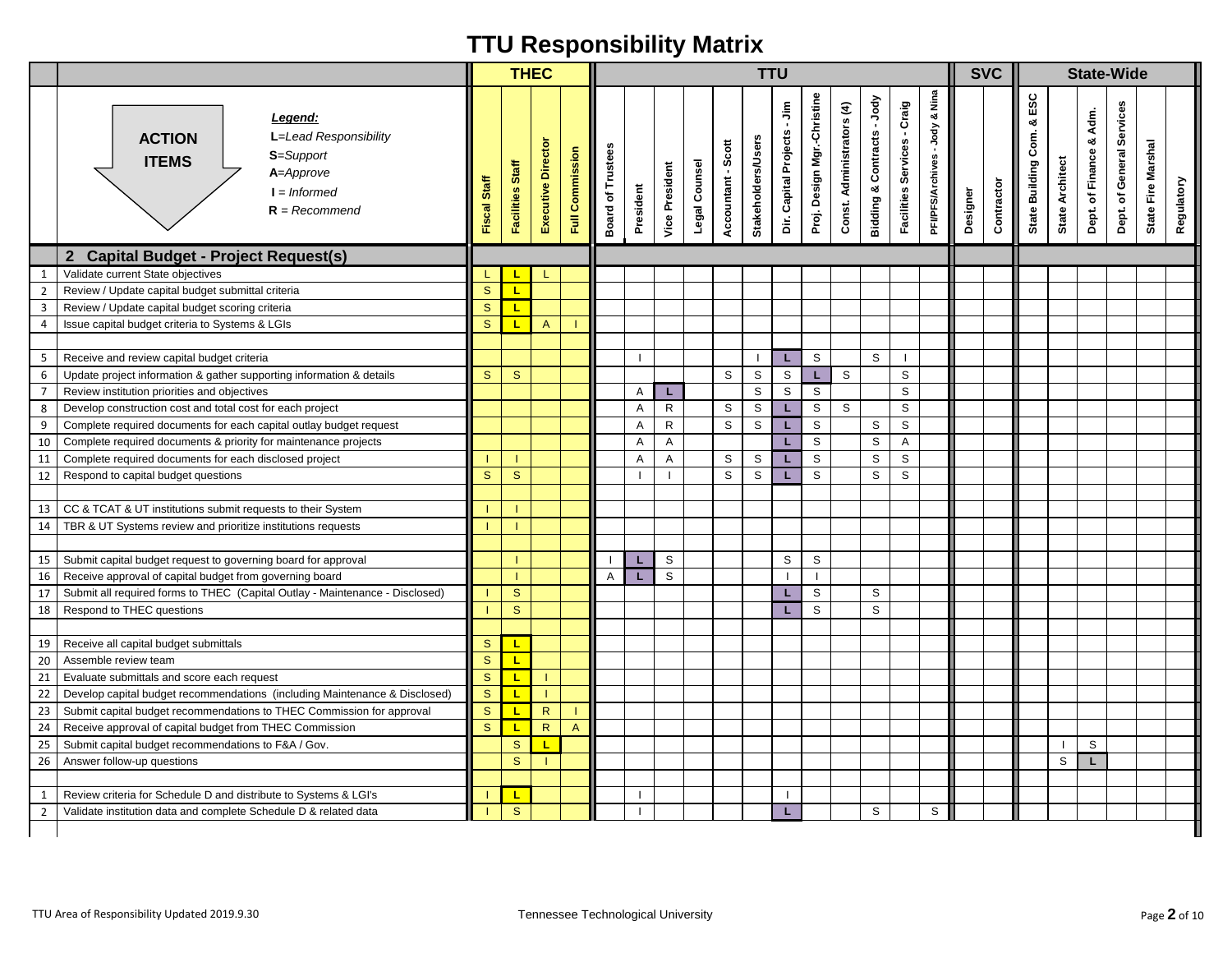|                      |                                                                                                                                  |              | <b>THEC</b>             |                    |                 |                                    |           |                          |               |                    | <b>TTU</b>                |                             |                             |                           |                                         |                                |                                               |          | <b>SVC</b> |                                    |                                  | <b>State-Wide</b>       |                           |                                  |
|----------------------|----------------------------------------------------------------------------------------------------------------------------------|--------------|-------------------------|--------------------|-----------------|------------------------------------|-----------|--------------------------|---------------|--------------------|---------------------------|-----------------------------|-----------------------------|---------------------------|-----------------------------------------|--------------------------------|-----------------------------------------------|----------|------------|------------------------------------|----------------------------------|-------------------------|---------------------------|----------------------------------|
|                      | Legend:<br>L=Lead Responsibility<br><b>ACTION</b><br>S=Support<br><b>ITEMS</b><br>A=Approve<br>$I = Informed$<br>$R = Recommend$ | Fiscal Staff | <b>Facilities Staff</b> | Executive Director | Full Commission | <b>Board of Trustees</b>           | President | <b>Vice President</b>    | Legal Counsel | Accountant - Scott | <b>Stakeholders/Users</b> | Dir. Capital Projects - Jim | Proj. Design Mgr.-Christine | Const. Administrators (4) | -Jody<br><b>Bidding &amp; Contracts</b> | - Craig<br>Facilities Services | Nina<br>ೲ<br>-Jody<br><b>PFI/PFS/Archives</b> | Designer | Contractor | ESC<br>య<br>Com.<br>State Building | <b>Architect</b><br><b>State</b> | Dept. of Finance & Adm. | Dept. of General Services | State Fire Marshal<br>Regulatory |
|                      | <b>Deed or Easement or Disposal Lease</b><br>3A                                                                                  |              |                         |                    |                 |                                    |           |                          |               |                    |                           |                             |                             |                           |                                         |                                |                                               |          |            |                                    |                                  |                         |                           |                                  |
|                      | <b>3A.1 Fact Finding</b>                                                                                                         |              |                         |                    |                 |                                    |           |                          |               |                    |                           |                             |                             |                           |                                         |                                |                                               |          |            |                                    |                                  |                         |                           |                                  |
| -1                   | Determine whether to acquire or dispose of property                                                                              |              |                         |                    |                 | A                                  |           | S                        |               | S                  |                           | S                           |                             |                           |                                         | S                              |                                               |          |            |                                    |                                  |                         |                           |                                  |
| $\overline{2}$<br>2a | Determine key aspects of transaction:<br>Acquisition (gift or non-gift) or disposal?                                             |              |                         |                    |                 |                                    |           |                          |               |                    |                           | L.                          |                             |                           | S                                       |                                |                                               |          |            |                                    |                                  |                         |                           |                                  |
| 2 <sub>b</sub>       | Included in Facilities Master Plan?                                                                                              |              |                         |                    |                 |                                    |           | $\overline{\phantom{a}}$ |               |                    |                           | L                           | S                           |                           | $\mathbb S$                             | S                              |                                               |          |            |                                    |                                  |                         |                           |                                  |
|                      | Determine impact of identity of counterparty -                                                                                   |              |                         |                    |                 |                                    |           |                          |               |                    |                           |                             |                             |                           |                                         |                                |                                               |          |            |                                    |                                  |                         |                           |                                  |
| 2c                   | (advertisement needed, FMV, etc.)                                                                                                |              |                         |                    |                 |                                    |           |                          |               |                    |                           | L                           |                             |                           | S                                       |                                |                                               |          |            |                                    |                                  |                         |                           |                                  |
| 3                    | Consider and assess relocation impact (if any)                                                                                   |              |                         |                    |                 |                                    |           |                          |               |                    | S                         | L                           | S                           |                           |                                         | $\mathbb S$                    |                                               |          |            |                                    |                                  |                         |                           |                                  |
| 4                    | Coordinate the conduct of an environmental identification survey<br>and develop follow-up plan if needed                         |              |                         |                    |                 |                                    |           |                          |               |                    | S                         | L                           |                             |                           |                                         | S                              |                                               |          |            |                                    |                                  |                         | S                         |                                  |
| 5                    | Coordinate the conduct of a facilities evaluation survey of bldgs. on property                                                   |              |                         |                    |                 |                                    |           |                          |               |                    |                           | L                           | S                           | S                         |                                         | $\mathbb S$                    | S                                             |          |            |                                    |                                  |                         |                           |                                  |
| 6                    | Determine if any impact on a SBC project<br>(report easements for SBC projects, timing of acquisitions, etc.)                    |              |                         |                    |                 |                                    |           |                          |               |                    |                           | L                           | S                           |                           |                                         | S                              |                                               |          |            |                                    |                                  |                         |                           |                                  |
|                      |                                                                                                                                  |              |                         |                    |                 |                                    |           |                          |               |                    |                           |                             |                             |                           |                                         |                                |                                               |          |            |                                    |                                  |                         |                           |                                  |
|                      |                                                                                                                                  |              |                         |                    |                 |                                    |           |                          |               |                    |                           |                             |                             |                           |                                         |                                |                                               |          |            |                                    |                                  |                         |                           |                                  |
|                      | 3A.2 Approval                                                                                                                    |              |                         |                    |                 |                                    |           |                          |               |                    |                           |                             |                             |                           |                                         |                                |                                               |          |            |                                    |                                  |                         |                           |                                  |
| 1                    | Submit key documents to STREAM                                                                                                   |              | $\mathbf{s}$            |                    |                 |                                    |           |                          |               |                    |                           |                             |                             |                           |                                         |                                |                                               |          |            |                                    |                                  |                         | S                         |                                  |
|                      | Real estate transaction request form                                                                                             |              |                         |                    |                 |                                    | A         |                          |               |                    |                           | L                           |                             |                           | S                                       |                                |                                               |          |            |                                    |                                  |                         |                           |                                  |
|                      | Recorded deed to property                                                                                                        |              |                         |                    |                 |                                    |           | $\overline{\phantom{a}}$ |               |                    |                           | L                           |                             |                           | S                                       |                                |                                               |          |            |                                    |                                  |                         |                           |                                  |
|                      | Survey of property                                                                                                               |              |                         |                    |                 |                                    |           |                          |               |                    |                           | L                           |                             |                           | S                                       |                                | S                                             |          |            |                                    |                                  |                         |                           |                                  |
|                      | Tax assessor's map                                                                                                               |              |                         |                    |                 |                                    |           | $\overline{\phantom{a}}$ |               |                    |                           | L                           |                             |                           | S                                       |                                | $\mathbb S$                                   |          |            |                                    |                                  |                         |                           |                                  |
|                      | Facilities evaluation (if req'd)                                                                                                 |              |                         |                    |                 |                                    |           | $\overline{\phantom{a}}$ |               |                    |                           | L.                          |                             |                           | S                                       |                                | S                                             |          |            |                                    |                                  |                         |                           |                                  |
|                      | Historical Commission approval (if req'd)                                                                                        |              |                         |                    |                 |                                    |           | $\overline{1}$           |               |                    |                           | L                           |                             |                           | $\mathbb S$                             |                                |                                               |          |            |                                    |                                  |                         |                           |                                  |
|                      | Environmental identification (if req'd)                                                                                          |              |                         |                    |                 |                                    |           | $\overline{\phantom{a}}$ |               |                    |                           | L.                          |                             |                           | S                                       |                                |                                               |          |            |                                    |                                  |                         |                           |                                  |
| $\overline{2}$       | Assess all documentation for quality and completeness before proceeding                                                          |              |                         |                    |                 |                                    |           |                          |               |                    |                           | L.                          |                             |                           |                                         |                                | S                                             |          |            |                                    |                                  |                         |                           |                                  |
| $\overline{3}$       | Approval by SBC                                                                                                                  |              | $\mathbf{s}$            |                    |                 |                                    |           |                          |               |                    |                           | L                           |                             |                           | S                                       |                                |                                               |          |            | A                                  | S                                |                         | S                         |                                  |
| 4                    | Execute title transfer instrument                                                                                                |              |                         |                    |                 |                                    |           |                          |               | -1                 |                           | S                           |                             |                           | S                                       |                                |                                               |          |            |                                    |                                  |                         | L                         |                                  |
| 5                    | Distribute instrument                                                                                                            |              |                         |                    |                 |                                    |           |                          |               |                    |                           | L                           |                             |                           | S                                       |                                |                                               |          |            |                                    | $\blacksquare$                   |                         |                           |                                  |
| 6                    | Modify master plan accordingly                                                                                                   |              | $\mathbf{s}$            |                    |                 |                                    |           |                          |               |                    |                           | L.                          | S                           |                           |                                         |                                |                                               |          |            |                                    |                                  |                         |                           |                                  |
|                      |                                                                                                                                  |              |                         |                    |                 |                                    |           |                          |               |                    |                           |                             |                             |                           |                                         |                                |                                               |          |            |                                    |                                  |                         |                           |                                  |
|                      | TTU Area of Responsibility Updated 2019.9.30                                                                                     |              |                         |                    |                 | Tennessee Technological University |           |                          |               |                    |                           |                             |                             |                           |                                         |                                |                                               |          |            |                                    |                                  |                         |                           | Page 3 of 10                     |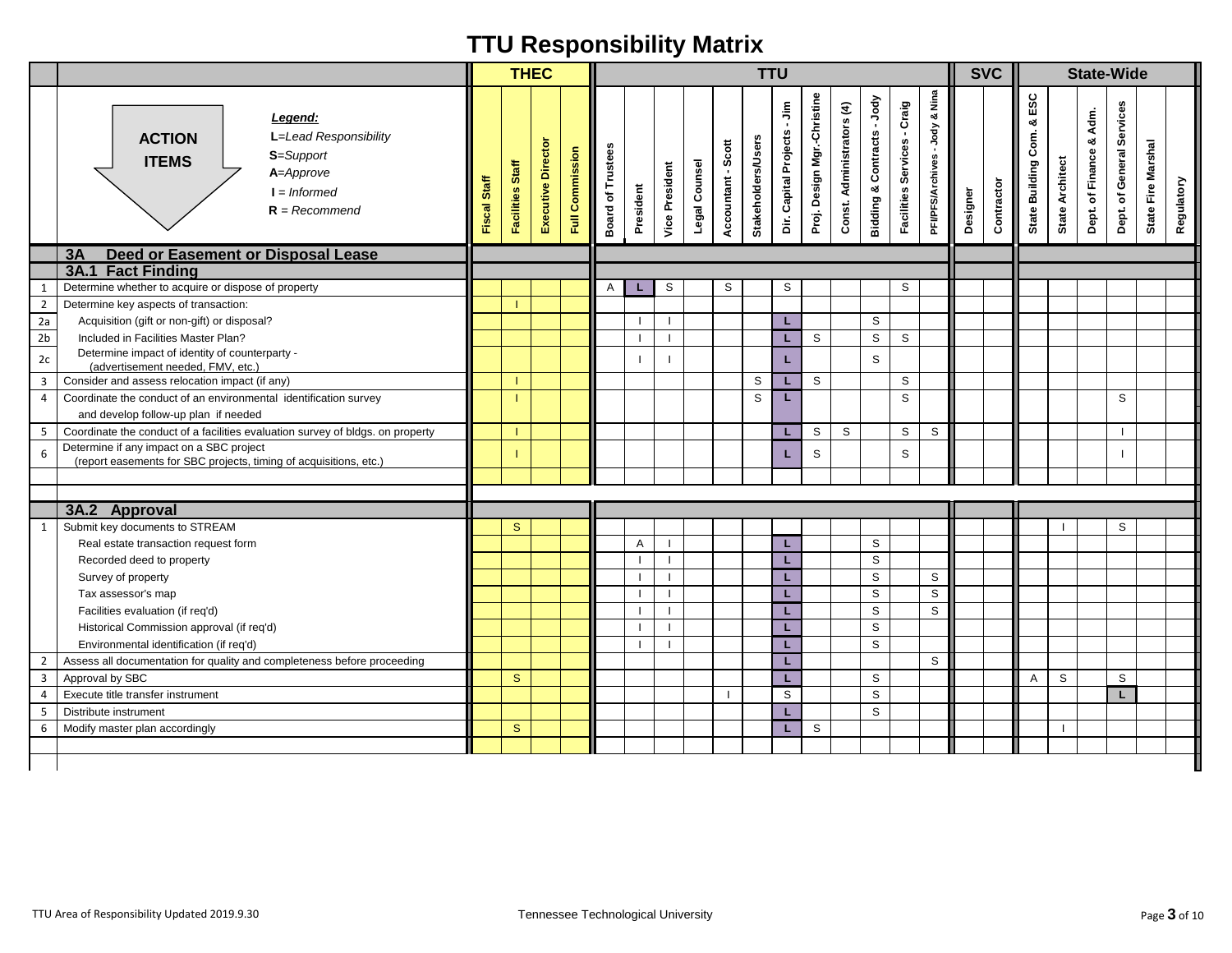|                                |                                                                                                                                  |              | <b>THEC</b>                  |                    |                 |                                    |              |                       |                  |                    | <b>TTU</b>                |                             |                             |                           |                            |                                       |                                  |          | <b>SVC</b> |                                           |                        |                         | <b>State-Wide</b>         |                                  |
|--------------------------------|----------------------------------------------------------------------------------------------------------------------------------|--------------|------------------------------|--------------------|-----------------|------------------------------------|--------------|-----------------------|------------------|--------------------|---------------------------|-----------------------------|-----------------------------|---------------------------|----------------------------|---------------------------------------|----------------------------------|----------|------------|-------------------------------------------|------------------------|-------------------------|---------------------------|----------------------------------|
|                                | Legend:<br>L=Lead Responsibility<br><b>ACTION</b><br>S=Support<br><b>ITEMS</b><br>A=Approve<br>$I = Informed$<br>$R = Recommend$ | Fiscal Staff | Facilities Staff             | Executive Director | Full Commission | <b>Board of Trustees</b>           | President    | <b>Vice President</b> | Legal Counsel    | Accountant - Scott | <b>Stakeholders/Users</b> | Dir. Capital Projects - Jim | Proj. Design Mgr.-Christine | Const. Administrators (4) | Bidding & Contracts - Jody | - Craig<br><b>Facilities Services</b> | & Nina<br>PFVPFS/Archives - Jody | Designer | Contractor | ESC<br>ಳ<br>Com.<br><b>State Building</b> | <b>State Architect</b> | Dept. of Finance & Adm. | Dept. of General Services | State Fire Marshal<br>Regulatory |
|                                | Acquisition Lease - (if >150K or > 5 Yr)<br>3B                                                                                   |              |                              |                    |                 |                                    |              |                       |                  |                    |                           |                             |                             |                           |                            |                                       |                                  |          |            |                                           |                        |                         |                           |                                  |
|                                | 3B.1 Pre-Review                                                                                                                  |              |                              |                    |                 |                                    |              |                       |                  |                    |                           |                             |                             |                           |                            |                                       |                                  |          |            |                                           |                        |                         |                           |                                  |
| 1                              | Assemble/submit lease pre-review package utilizing previously approved forms                                                     |              |                              |                    |                 |                                    |              |                       |                  | S                  | S                         | L                           |                             |                           | S                          |                                       |                                  |          |            |                                           |                        |                         | S                         |                                  |
| $\overline{2}$                 | Submit lease pre-review package to OSA & THEC                                                                                    |              |                              |                    |                 | Α                                  | $\mathsf{R}$ |                       |                  |                    |                           | L                           |                             |                           | S                          |                                       |                                  |          |            |                                           | S                      |                         |                           |                                  |
| $\overline{\mathbf{3}}$        | Review, comment and make recommendations                                                                                         |              | L                            |                    |                 |                                    |              |                       |                  |                    |                           |                             |                             |                           |                            |                                       |                                  |          |            |                                           | ${\tt S}$              |                         | L                         |                                  |
| 4                              | To SBC or ESC for approval                                                                                                       |              | $\mathbf{s}$<br>$\mathbf{s}$ |                    |                 |                                    |              | $\mathbf{I}$          |                  |                    |                           | S                           |                             |                           | S                          |                                       |                                  |          |            | Α                                         | S                      |                         | L                         |                                  |
| 5                              | Determine if included in Master Plan or if Master Plan must be revised                                                           |              |                              |                    |                 |                                    |              |                       |                  |                    |                           | L.                          | S                           |                           | S                          |                                       |                                  |          |            |                                           |                        |                         |                           |                                  |
|                                | 3B.2 Advertising                                                                                                                 |              |                              |                    |                 |                                    |              |                       |                  |                    |                           |                             |                             |                           |                            |                                       |                                  |          |            |                                           |                        |                         |                           |                                  |
|                                |                                                                                                                                  |              |                              |                    |                 |                                    |              |                       |                  |                    |                           |                             |                             |                           |                            |                                       |                                  |          |            |                                           |                        |                         |                           |                                  |
| $\mathbf{1}$                   | Select Lead for Advertising role                                                                                                 |              |                              |                    |                 |                                    |              |                       |                  |                    |                           |                             |                             |                           |                            |                                       |                                  |          |            |                                           |                        |                         |                           |                                  |
| $\overline{2}$<br>2a           | Advertising process                                                                                                              |              |                              |                    |                 |                                    |              |                       |                  |                    |                           |                             |                             |                           |                            |                                       |                                  |          |            |                                           |                        |                         |                           |                                  |
| 2 <sub>b</sub>                 | if by Institution<br>if by STREAM - all in hands of SPA now                                                                      |              |                              |                    |                 |                                    |              |                       |                  |                    |                           | L.                          |                             |                           | S                          |                                       |                                  |          |            |                                           |                        |                         |                           |                                  |
|                                |                                                                                                                                  |              |                              |                    |                 |                                    |              |                       |                  |                    |                           | S                           |                             |                           |                            | S                                     |                                  |          |            |                                           |                        |                         | L                         |                                  |
| $\mathsf 3$                    | Receive proposals/analyze/prepare agreement                                                                                      |              |                              |                    |                 |                                    |              |                       |                  |                    |                           |                             |                             |                           |                            |                                       |                                  |          |            |                                           |                        |                         |                           |                                  |
| 3a                             | if by Institution                                                                                                                |              |                              |                    |                 |                                    |              |                       |                  |                    |                           | S                           |                             |                           | L.                         |                                       |                                  |          |            |                                           |                        |                         |                           |                                  |
| 3 <sub>b</sub>                 | if by STREAM - all in hands of SPA now                                                                                           |              |                              |                    |                 |                                    |              |                       |                  |                    |                           | S                           |                             |                           | S                          | $\mathsf S$                           |                                  |          |            |                                           |                        |                         | L                         |                                  |
|                                |                                                                                                                                  |              |                              |                    |                 |                                    |              |                       |                  |                    |                           |                             |                             |                           |                            |                                       |                                  |          |            |                                           |                        |                         |                           |                                  |
|                                | 3B.3 Approval                                                                                                                    |              |                              |                    |                 |                                    |              |                       |                  |                    |                           |                             |                             |                           |                            |                                       |                                  |          |            |                                           |                        |                         |                           |                                  |
|                                |                                                                                                                                  |              |                              |                    |                 |                                    | S            | S                     |                  | S                  |                           | S                           |                             |                           |                            |                                       |                                  |          |            |                                           |                        |                         |                           |                                  |
| $\mathbf{1}$<br>$\overline{2}$ | Obtain necessary institution and correspondent signatures<br>Obtain necessary approvals                                          |              |                              |                    |                 |                                    | $\mathbb S$  | $\mathbb S$           | S<br>$\mathbb S$ | $\mathbb S$        |                           | $\mathsf S$                 |                             |                           | L<br>L.                    |                                       |                                  |          |            |                                           |                        |                         |                           |                                  |
| $\overline{3}$                 | Approval by SBC                                                                                                                  |              | $\mathbf{s}$                 |                    |                 |                                    | -1           | $\mathbf{I}$          |                  | S                  |                           | L.                          |                             |                           |                            |                                       |                                  |          |            | Α                                         | S                      |                         | S                         |                                  |
| $\overline{4}$                 | Additional signatures                                                                                                            |              |                              |                    |                 |                                    |              |                       |                  |                    |                           |                             |                             |                           | L                          |                                       |                                  |          |            |                                           |                        |                         |                           |                                  |
| 5                              | Distribute signed leases                                                                                                         |              |                              |                    |                 |                                    | -1           | $\mathbf{I}$          | -1               |                    |                           | $\mathbf{I}$                |                             |                           | L.                         |                                       |                                  |          |            |                                           |                        |                         |                           |                                  |
|                                |                                                                                                                                  |              |                              |                    |                 |                                    |              |                       |                  |                    |                           |                             |                             |                           |                            |                                       |                                  |          |            |                                           |                        |                         |                           |                                  |
|                                |                                                                                                                                  |              |                              |                    |                 |                                    |              |                       |                  |                    |                           |                             |                             |                           |                            |                                       |                                  |          |            |                                           |                        |                         |                           |                                  |
|                                |                                                                                                                                  |              |                              |                    |                 |                                    |              |                       |                  |                    |                           |                             |                             |                           |                            |                                       |                                  |          |            |                                           |                        |                         |                           |                                  |
|                                | TTU Area of Responsibility Updated 2019.9.30                                                                                     |              |                              |                    |                 | Tennessee Technological University |              |                       |                  |                    |                           |                             |                             |                           |                            |                                       |                                  |          |            |                                           |                        |                         |                           | Page 4 of 10                     |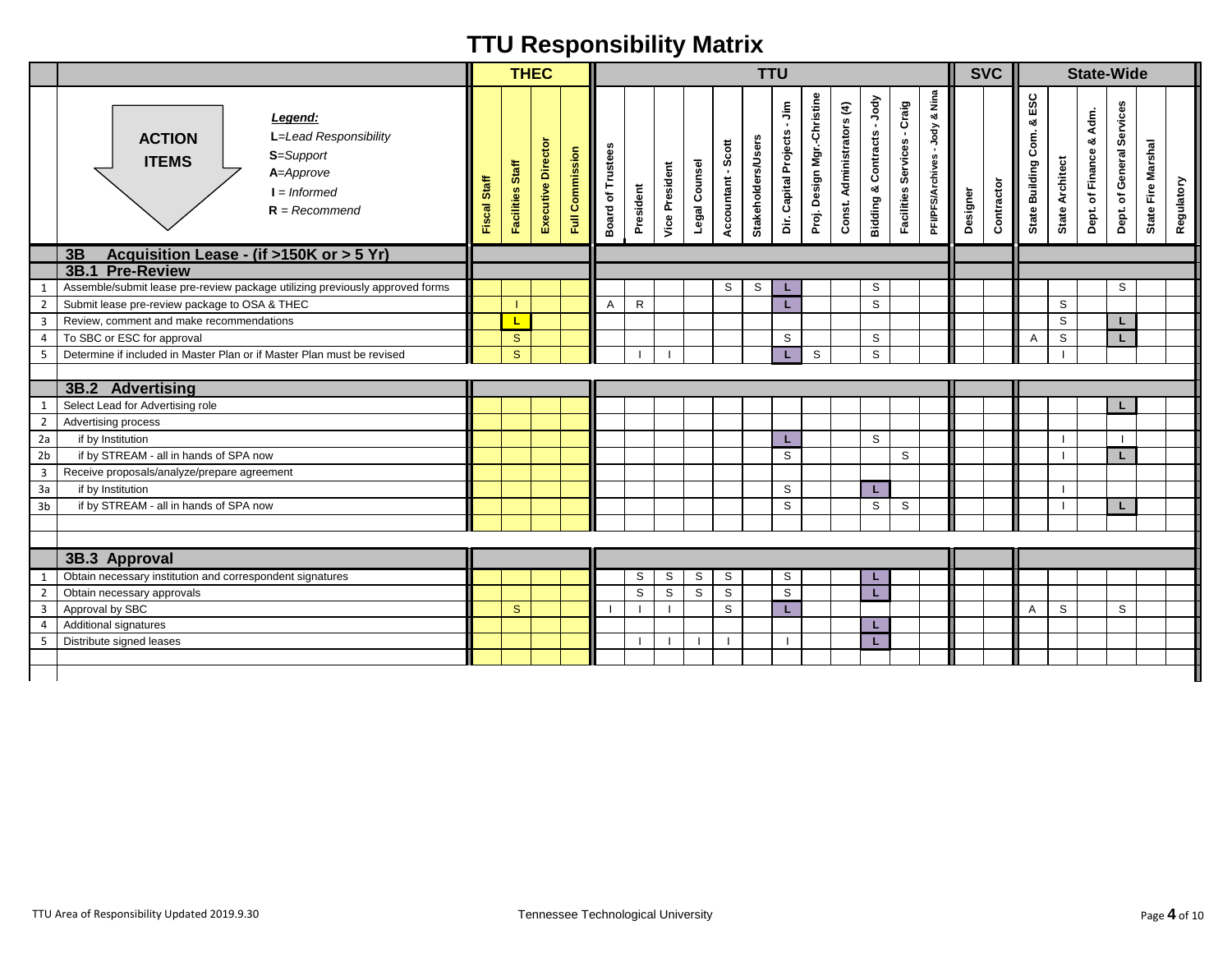| & Nina<br>Proj. Design Mgr.-Christine<br>ESC<br>Bidding & Contracts - Jody<br>Facilities Services - Craig<br>Dir. Capital Projects - Jim<br>Const. Administrators (4)<br>Dept. of General Services<br>Adm.<br>Legend:<br>య<br>-Jody<br>Com.<br>L=Lead Responsibility<br><b>ACTION</b><br><b>Stakeholders/Users</b><br>۰ð<br>Executive Director<br>Accountant - Scott<br><b>Board of Trustees</b><br><b>Full Commission</b><br>Dept. of Finance<br>S=Support<br><b>PFI/PFS/Archives</b><br><b>State Architect</b><br><b>ITEMS</b><br>Legal Counsel<br><b>Facilities Staff</b><br><b>Vice President</b><br>State Building<br>A=Approve<br>Fiscal Staff<br>Contractor<br>President<br>Designer<br>$I = Informed$<br>$R = Recommend$<br>4A SBC Process for Appropriated Projects<br>S<br>S<br>Prepare agenda item, lead sheet and supporting documents<br>S<br>Α<br>$\mathbf{1}$<br>ч.<br>$\mathbb S$<br>S<br>S<br>S<br>Request item(s) to be placed on SBC agenda<br>A<br>L.<br>$\overline{2}$<br>$\mathsf S$<br>$\overline{3}$<br>S<br>Post notice for designer interest<br>L.<br>S<br>Receive and evaluate all designer responses<br>S<br>L<br>S<br>S<br>S<br>$\overline{4}$<br>S<br>S<br>S<br>S<br>5<br>Prepare & submit SBC agenda item with supporting documents<br>L<br>Prepare SBC presentation notes for President or designee<br>L.<br>6<br>S<br>S<br>Attend Pre Agenda conference call<br>$\mathbf{s}$<br>$\overline{7}$<br>L<br>L.<br>$\mathsf S$<br>$\mathbf{s}$<br>S<br>L.<br>8<br>Attend Pre Agenda Meeting<br>г<br>$\mathbb S$<br>S<br>9<br>Submit designer recommendations to State Architect<br>S<br>L.<br>$\perp$<br>$\mathsf S$<br>$\mathbb S$<br>S<br>Approval of project & Selection of Designer<br>10<br>L.<br>Α<br>11<br>Update the project tracking system<br>L<br>$\mathbf{I}$<br>4B SBC Process for Non Appropriated & Other Projects<br>Prepare agenda item, lead sheet and supporting documents<br>S<br>S<br>$\mathbf{1}$<br>Α<br>L<br>$\mathbb S$<br>$\overline{2}$<br>Request item(s) to be placed on SBC agenda<br>S<br>S<br>L<br>S<br>Α<br>$\mathbf{3}$<br>Request project approval<br>SBC-1 Form & supporting Document<br>$\mathbf S$<br>S<br>S<br>3a<br>L<br>$\mathbf{s}$<br>S<br>S<br>3 <sub>b</sub><br>Educational specification & Program statement<br>L.<br>$3\mathrm{c}$<br>Designer recommendations<br>S<br>S<br>L.<br>3d<br><b>Funding Verification</b><br>S<br>S<br>Α<br>L<br>$\mathbb S$<br>$\mathsf S$<br>S<br>4<br>Prepare & submit SBC submittal agenda<br>L.<br>S<br>Prepare SBC presentation notes for President or designee<br>L<br>5<br>A<br>$\mathbf{s}$<br>S<br>S<br>S<br>Pre Agenda conference call<br>6<br>L.<br>$\mathsf S$<br>$\overline{7}$<br>$\mathbf{s}$<br>S<br>Attend Pre Agenda Meeting<br>L.<br>$\mathsf{s}$<br>$\mathsf S$<br>8<br>Submit designer recommendations to SBC<br>S | State Fire Marshal<br>Regulatory |
|----------------------------------------------------------------------------------------------------------------------------------------------------------------------------------------------------------------------------------------------------------------------------------------------------------------------------------------------------------------------------------------------------------------------------------------------------------------------------------------------------------------------------------------------------------------------------------------------------------------------------------------------------------------------------------------------------------------------------------------------------------------------------------------------------------------------------------------------------------------------------------------------------------------------------------------------------------------------------------------------------------------------------------------------------------------------------------------------------------------------------------------------------------------------------------------------------------------------------------------------------------------------------------------------------------------------------------------------------------------------------------------------------------------------------------------------------------------------------------------------------------------------------------------------------------------------------------------------------------------------------------------------------------------------------------------------------------------------------------------------------------------------------------------------------------------------------------------------------------------------------------------------------------------------------------------------------------------------------------------------------------------------------------------------------------------------------------------------------------------------------------------------------------------------------------------------------------------------------------------------------------------------------------------------------------------------------------------------------------------------------------------------------------------------------------------------------------------------------------------------------------------------------------------------------------------------------------------------------------------------------------------------------------------------------------------------------------------------------------------------------------------------------------------------------------------------------------------------|----------------------------------|
|                                                                                                                                                                                                                                                                                                                                                                                                                                                                                                                                                                                                                                                                                                                                                                                                                                                                                                                                                                                                                                                                                                                                                                                                                                                                                                                                                                                                                                                                                                                                                                                                                                                                                                                                                                                                                                                                                                                                                                                                                                                                                                                                                                                                                                                                                                                                                                                                                                                                                                                                                                                                                                                                                                                                                                                                                                              |                                  |
|                                                                                                                                                                                                                                                                                                                                                                                                                                                                                                                                                                                                                                                                                                                                                                                                                                                                                                                                                                                                                                                                                                                                                                                                                                                                                                                                                                                                                                                                                                                                                                                                                                                                                                                                                                                                                                                                                                                                                                                                                                                                                                                                                                                                                                                                                                                                                                                                                                                                                                                                                                                                                                                                                                                                                                                                                                              |                                  |
|                                                                                                                                                                                                                                                                                                                                                                                                                                                                                                                                                                                                                                                                                                                                                                                                                                                                                                                                                                                                                                                                                                                                                                                                                                                                                                                                                                                                                                                                                                                                                                                                                                                                                                                                                                                                                                                                                                                                                                                                                                                                                                                                                                                                                                                                                                                                                                                                                                                                                                                                                                                                                                                                                                                                                                                                                                              |                                  |
|                                                                                                                                                                                                                                                                                                                                                                                                                                                                                                                                                                                                                                                                                                                                                                                                                                                                                                                                                                                                                                                                                                                                                                                                                                                                                                                                                                                                                                                                                                                                                                                                                                                                                                                                                                                                                                                                                                                                                                                                                                                                                                                                                                                                                                                                                                                                                                                                                                                                                                                                                                                                                                                                                                                                                                                                                                              |                                  |
|                                                                                                                                                                                                                                                                                                                                                                                                                                                                                                                                                                                                                                                                                                                                                                                                                                                                                                                                                                                                                                                                                                                                                                                                                                                                                                                                                                                                                                                                                                                                                                                                                                                                                                                                                                                                                                                                                                                                                                                                                                                                                                                                                                                                                                                                                                                                                                                                                                                                                                                                                                                                                                                                                                                                                                                                                                              |                                  |
|                                                                                                                                                                                                                                                                                                                                                                                                                                                                                                                                                                                                                                                                                                                                                                                                                                                                                                                                                                                                                                                                                                                                                                                                                                                                                                                                                                                                                                                                                                                                                                                                                                                                                                                                                                                                                                                                                                                                                                                                                                                                                                                                                                                                                                                                                                                                                                                                                                                                                                                                                                                                                                                                                                                                                                                                                                              |                                  |
|                                                                                                                                                                                                                                                                                                                                                                                                                                                                                                                                                                                                                                                                                                                                                                                                                                                                                                                                                                                                                                                                                                                                                                                                                                                                                                                                                                                                                                                                                                                                                                                                                                                                                                                                                                                                                                                                                                                                                                                                                                                                                                                                                                                                                                                                                                                                                                                                                                                                                                                                                                                                                                                                                                                                                                                                                                              |                                  |
|                                                                                                                                                                                                                                                                                                                                                                                                                                                                                                                                                                                                                                                                                                                                                                                                                                                                                                                                                                                                                                                                                                                                                                                                                                                                                                                                                                                                                                                                                                                                                                                                                                                                                                                                                                                                                                                                                                                                                                                                                                                                                                                                                                                                                                                                                                                                                                                                                                                                                                                                                                                                                                                                                                                                                                                                                                              |                                  |
|                                                                                                                                                                                                                                                                                                                                                                                                                                                                                                                                                                                                                                                                                                                                                                                                                                                                                                                                                                                                                                                                                                                                                                                                                                                                                                                                                                                                                                                                                                                                                                                                                                                                                                                                                                                                                                                                                                                                                                                                                                                                                                                                                                                                                                                                                                                                                                                                                                                                                                                                                                                                                                                                                                                                                                                                                                              |                                  |
|                                                                                                                                                                                                                                                                                                                                                                                                                                                                                                                                                                                                                                                                                                                                                                                                                                                                                                                                                                                                                                                                                                                                                                                                                                                                                                                                                                                                                                                                                                                                                                                                                                                                                                                                                                                                                                                                                                                                                                                                                                                                                                                                                                                                                                                                                                                                                                                                                                                                                                                                                                                                                                                                                                                                                                                                                                              |                                  |
|                                                                                                                                                                                                                                                                                                                                                                                                                                                                                                                                                                                                                                                                                                                                                                                                                                                                                                                                                                                                                                                                                                                                                                                                                                                                                                                                                                                                                                                                                                                                                                                                                                                                                                                                                                                                                                                                                                                                                                                                                                                                                                                                                                                                                                                                                                                                                                                                                                                                                                                                                                                                                                                                                                                                                                                                                                              |                                  |
|                                                                                                                                                                                                                                                                                                                                                                                                                                                                                                                                                                                                                                                                                                                                                                                                                                                                                                                                                                                                                                                                                                                                                                                                                                                                                                                                                                                                                                                                                                                                                                                                                                                                                                                                                                                                                                                                                                                                                                                                                                                                                                                                                                                                                                                                                                                                                                                                                                                                                                                                                                                                                                                                                                                                                                                                                                              |                                  |
|                                                                                                                                                                                                                                                                                                                                                                                                                                                                                                                                                                                                                                                                                                                                                                                                                                                                                                                                                                                                                                                                                                                                                                                                                                                                                                                                                                                                                                                                                                                                                                                                                                                                                                                                                                                                                                                                                                                                                                                                                                                                                                                                                                                                                                                                                                                                                                                                                                                                                                                                                                                                                                                                                                                                                                                                                                              |                                  |
|                                                                                                                                                                                                                                                                                                                                                                                                                                                                                                                                                                                                                                                                                                                                                                                                                                                                                                                                                                                                                                                                                                                                                                                                                                                                                                                                                                                                                                                                                                                                                                                                                                                                                                                                                                                                                                                                                                                                                                                                                                                                                                                                                                                                                                                                                                                                                                                                                                                                                                                                                                                                                                                                                                                                                                                                                                              |                                  |
|                                                                                                                                                                                                                                                                                                                                                                                                                                                                                                                                                                                                                                                                                                                                                                                                                                                                                                                                                                                                                                                                                                                                                                                                                                                                                                                                                                                                                                                                                                                                                                                                                                                                                                                                                                                                                                                                                                                                                                                                                                                                                                                                                                                                                                                                                                                                                                                                                                                                                                                                                                                                                                                                                                                                                                                                                                              |                                  |
|                                                                                                                                                                                                                                                                                                                                                                                                                                                                                                                                                                                                                                                                                                                                                                                                                                                                                                                                                                                                                                                                                                                                                                                                                                                                                                                                                                                                                                                                                                                                                                                                                                                                                                                                                                                                                                                                                                                                                                                                                                                                                                                                                                                                                                                                                                                                                                                                                                                                                                                                                                                                                                                                                                                                                                                                                                              |                                  |
|                                                                                                                                                                                                                                                                                                                                                                                                                                                                                                                                                                                                                                                                                                                                                                                                                                                                                                                                                                                                                                                                                                                                                                                                                                                                                                                                                                                                                                                                                                                                                                                                                                                                                                                                                                                                                                                                                                                                                                                                                                                                                                                                                                                                                                                                                                                                                                                                                                                                                                                                                                                                                                                                                                                                                                                                                                              |                                  |
|                                                                                                                                                                                                                                                                                                                                                                                                                                                                                                                                                                                                                                                                                                                                                                                                                                                                                                                                                                                                                                                                                                                                                                                                                                                                                                                                                                                                                                                                                                                                                                                                                                                                                                                                                                                                                                                                                                                                                                                                                                                                                                                                                                                                                                                                                                                                                                                                                                                                                                                                                                                                                                                                                                                                                                                                                                              |                                  |
|                                                                                                                                                                                                                                                                                                                                                                                                                                                                                                                                                                                                                                                                                                                                                                                                                                                                                                                                                                                                                                                                                                                                                                                                                                                                                                                                                                                                                                                                                                                                                                                                                                                                                                                                                                                                                                                                                                                                                                                                                                                                                                                                                                                                                                                                                                                                                                                                                                                                                                                                                                                                                                                                                                                                                                                                                                              |                                  |
|                                                                                                                                                                                                                                                                                                                                                                                                                                                                                                                                                                                                                                                                                                                                                                                                                                                                                                                                                                                                                                                                                                                                                                                                                                                                                                                                                                                                                                                                                                                                                                                                                                                                                                                                                                                                                                                                                                                                                                                                                                                                                                                                                                                                                                                                                                                                                                                                                                                                                                                                                                                                                                                                                                                                                                                                                                              |                                  |
|                                                                                                                                                                                                                                                                                                                                                                                                                                                                                                                                                                                                                                                                                                                                                                                                                                                                                                                                                                                                                                                                                                                                                                                                                                                                                                                                                                                                                                                                                                                                                                                                                                                                                                                                                                                                                                                                                                                                                                                                                                                                                                                                                                                                                                                                                                                                                                                                                                                                                                                                                                                                                                                                                                                                                                                                                                              |                                  |
|                                                                                                                                                                                                                                                                                                                                                                                                                                                                                                                                                                                                                                                                                                                                                                                                                                                                                                                                                                                                                                                                                                                                                                                                                                                                                                                                                                                                                                                                                                                                                                                                                                                                                                                                                                                                                                                                                                                                                                                                                                                                                                                                                                                                                                                                                                                                                                                                                                                                                                                                                                                                                                                                                                                                                                                                                                              |                                  |
|                                                                                                                                                                                                                                                                                                                                                                                                                                                                                                                                                                                                                                                                                                                                                                                                                                                                                                                                                                                                                                                                                                                                                                                                                                                                                                                                                                                                                                                                                                                                                                                                                                                                                                                                                                                                                                                                                                                                                                                                                                                                                                                                                                                                                                                                                                                                                                                                                                                                                                                                                                                                                                                                                                                                                                                                                                              |                                  |
|                                                                                                                                                                                                                                                                                                                                                                                                                                                                                                                                                                                                                                                                                                                                                                                                                                                                                                                                                                                                                                                                                                                                                                                                                                                                                                                                                                                                                                                                                                                                                                                                                                                                                                                                                                                                                                                                                                                                                                                                                                                                                                                                                                                                                                                                                                                                                                                                                                                                                                                                                                                                                                                                                                                                                                                                                                              |                                  |
|                                                                                                                                                                                                                                                                                                                                                                                                                                                                                                                                                                                                                                                                                                                                                                                                                                                                                                                                                                                                                                                                                                                                                                                                                                                                                                                                                                                                                                                                                                                                                                                                                                                                                                                                                                                                                                                                                                                                                                                                                                                                                                                                                                                                                                                                                                                                                                                                                                                                                                                                                                                                                                                                                                                                                                                                                                              |                                  |
|                                                                                                                                                                                                                                                                                                                                                                                                                                                                                                                                                                                                                                                                                                                                                                                                                                                                                                                                                                                                                                                                                                                                                                                                                                                                                                                                                                                                                                                                                                                                                                                                                                                                                                                                                                                                                                                                                                                                                                                                                                                                                                                                                                                                                                                                                                                                                                                                                                                                                                                                                                                                                                                                                                                                                                                                                                              |                                  |
|                                                                                                                                                                                                                                                                                                                                                                                                                                                                                                                                                                                                                                                                                                                                                                                                                                                                                                                                                                                                                                                                                                                                                                                                                                                                                                                                                                                                                                                                                                                                                                                                                                                                                                                                                                                                                                                                                                                                                                                                                                                                                                                                                                                                                                                                                                                                                                                                                                                                                                                                                                                                                                                                                                                                                                                                                                              |                                  |
| S<br>S<br>S<br>Approval of project & selection of Designer<br>$\mathbf{s}$<br>L.<br>9<br>Α                                                                                                                                                                                                                                                                                                                                                                                                                                                                                                                                                                                                                                                                                                                                                                                                                                                                                                                                                                                                                                                                                                                                                                                                                                                                                                                                                                                                                                                                                                                                                                                                                                                                                                                                                                                                                                                                                                                                                                                                                                                                                                                                                                                                                                                                                                                                                                                                                                                                                                                                                                                                                                                                                                                                                   |                                  |
| 10<br>Update the project tracking system<br>L<br>$\perp$                                                                                                                                                                                                                                                                                                                                                                                                                                                                                                                                                                                                                                                                                                                                                                                                                                                                                                                                                                                                                                                                                                                                                                                                                                                                                                                                                                                                                                                                                                                                                                                                                                                                                                                                                                                                                                                                                                                                                                                                                                                                                                                                                                                                                                                                                                                                                                                                                                                                                                                                                                                                                                                                                                                                                                                     |                                  |
|                                                                                                                                                                                                                                                                                                                                                                                                                                                                                                                                                                                                                                                                                                                                                                                                                                                                                                                                                                                                                                                                                                                                                                                                                                                                                                                                                                                                                                                                                                                                                                                                                                                                                                                                                                                                                                                                                                                                                                                                                                                                                                                                                                                                                                                                                                                                                                                                                                                                                                                                                                                                                                                                                                                                                                                                                                              |                                  |
| Threshold projects require approval of OSA<br>S<br>S<br>S<br>S<br>Α<br>Α<br>A1<br>L.                                                                                                                                                                                                                                                                                                                                                                                                                                                                                                                                                                                                                                                                                                                                                                                                                                                                                                                                                                                                                                                                                                                                                                                                                                                                                                                                                                                                                                                                                                                                                                                                                                                                                                                                                                                                                                                                                                                                                                                                                                                                                                                                                                                                                                                                                                                                                                                                                                                                                                                                                                                                                                                                                                                                                         |                                  |
| Demolition projects require approval of ESC<br>$\mbox{\textsc{s}}$<br>S<br>S<br>S<br>A <sub>2</sub><br>Α<br>Α<br>L.<br>Α                                                                                                                                                                                                                                                                                                                                                                                                                                                                                                                                                                                                                                                                                                                                                                                                                                                                                                                                                                                                                                                                                                                                                                                                                                                                                                                                                                                                                                                                                                                                                                                                                                                                                                                                                                                                                                                                                                                                                                                                                                                                                                                                                                                                                                                                                                                                                                                                                                                                                                                                                                                                                                                                                                                     |                                  |
|                                                                                                                                                                                                                                                                                                                                                                                                                                                                                                                                                                                                                                                                                                                                                                                                                                                                                                                                                                                                                                                                                                                                                                                                                                                                                                                                                                                                                                                                                                                                                                                                                                                                                                                                                                                                                                                                                                                                                                                                                                                                                                                                                                                                                                                                                                                                                                                                                                                                                                                                                                                                                                                                                                                                                                                                                                              |                                  |
| TTU Area of Responsibility Updated 2019.9.30<br>Tennessee Technological University                                                                                                                                                                                                                                                                                                                                                                                                                                                                                                                                                                                                                                                                                                                                                                                                                                                                                                                                                                                                                                                                                                                                                                                                                                                                                                                                                                                                                                                                                                                                                                                                                                                                                                                                                                                                                                                                                                                                                                                                                                                                                                                                                                                                                                                                                                                                                                                                                                                                                                                                                                                                                                                                                                                                                           |                                  |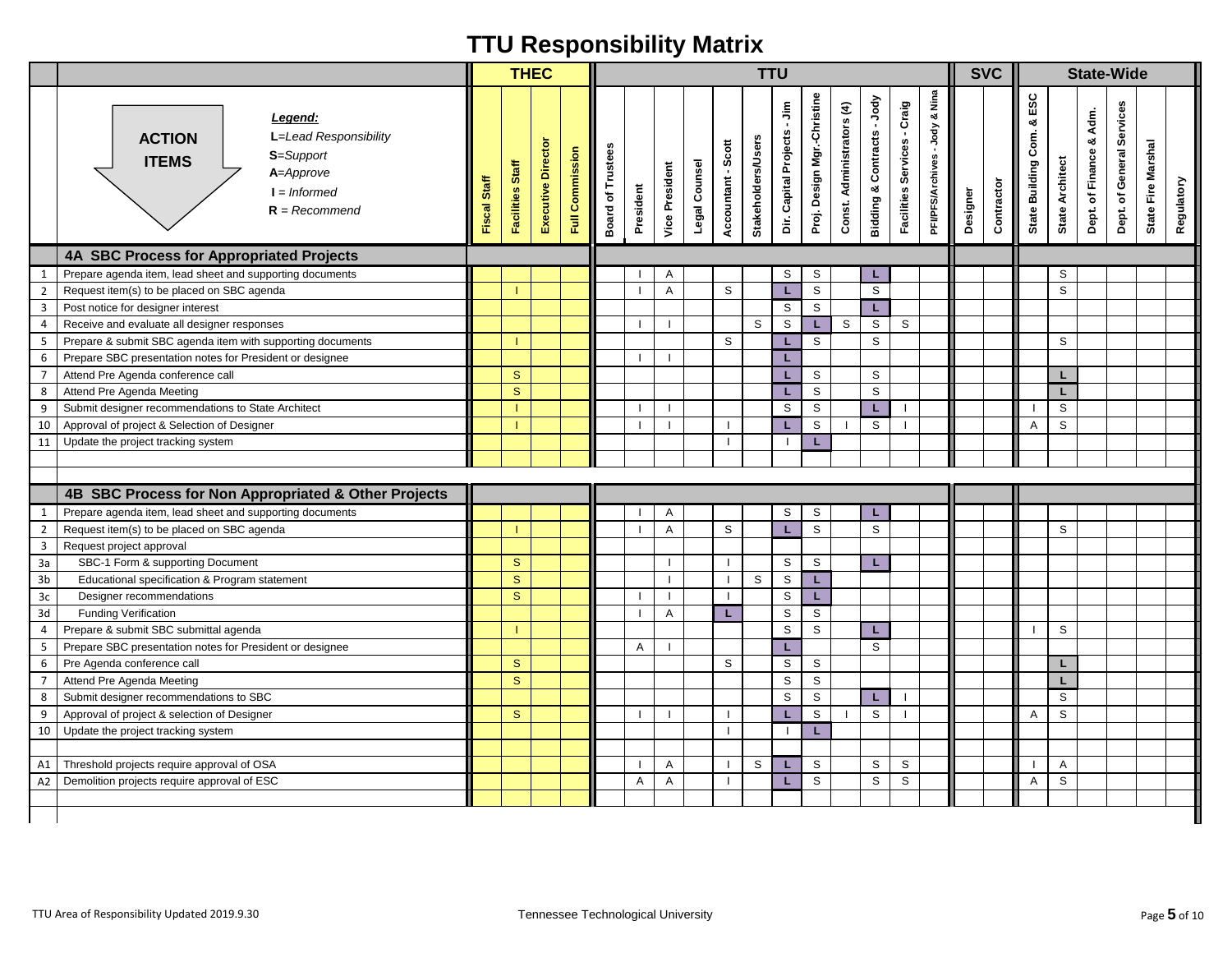|                |                                                                                                                                  |              | <b>THEC</b>      |                    |                 |                                    |           |                       |                |                    |                           | <b>TTU</b>                  |                             |                           |                            |                                       |                                  |                | <b>SVC</b> |                                    |                        |                                | <b>State-Wide</b>         |                    |            |
|----------------|----------------------------------------------------------------------------------------------------------------------------------|--------------|------------------|--------------------|-----------------|------------------------------------|-----------|-----------------------|----------------|--------------------|---------------------------|-----------------------------|-----------------------------|---------------------------|----------------------------|---------------------------------------|----------------------------------|----------------|------------|------------------------------------|------------------------|--------------------------------|---------------------------|--------------------|------------|
|                | Legend:<br>L=Lead Responsibility<br><b>ACTION</b><br>S=Support<br><b>ITEMS</b><br>A=Approve<br>$I = Informed$<br>$R = Recommend$ | Fiscal Staff | Facilities Staff | Executive Director | Full Commission | <b>Board of Trustees</b>           | President | <b>Vice President</b> | Legal Counsel  | Accountant - Scott | <b>Stakeholders/Users</b> | Dir. Capital Projects - Jim | Proj. Design Mgr.-Christine | Const. Administrators (4) | Bidding & Contracts - Jody | - Craig<br><b>Facilities Services</b> | & Nina<br>PFVPFS/Archives - Jody | Designer       | Contractor | ESC<br>ಳ<br>Com.<br>State Building | <b>State Architect</b> | Adm.<br>۰ð<br>Dept. of Finance | Dept. of General Services | State Fire Marshal | Regulatory |
|                | 5.1 Project Initiation                                                                                                           |              |                  |                    |                 |                                    |           |                       |                |                    |                           |                             |                             |                           |                            |                                       |                                  |                |            |                                    |                        |                                |                           |                    |            |
| 1              | Monitor costs and schedule throughout design                                                                                     |              |                  |                    |                 |                                    |           |                       |                | S                  |                           | S                           | L.                          |                           |                            |                                       |                                  | S              |            |                                    |                        |                                |                           |                    |            |
| $\overline{2}$ | Designer agreements & determine required signatures                                                                              |              |                  |                    |                 |                                    |           |                       | S              |                    |                           | L.                          | $\overline{s}$              |                           | S                          |                                       |                                  |                |            |                                    | A                      |                                |                           |                    |            |
| $\overline{3}$ | Review terms & conditions                                                                                                        |              |                  |                    |                 |                                    |           |                       | $\mathsf{s}$   | S                  |                           | S                           | $\mathbb S$                 |                           | S                          |                                       |                                  |                |            |                                    | L                      |                                |                           |                    |            |
| 4              | Circulate agreement for signature                                                                                                |              |                  |                    |                 |                                    | A         | A                     | $\overline{A}$ |                    |                           | $\mathsf{A}$                | $\mathbb S$                 |                           | L.                         |                                       |                                  | $\overline{A}$ |            |                                    | Α                      |                                |                           |                    |            |
| 5              | Distribute agreement                                                                                                             |              |                  |                    |                 |                                    |           | $\mathbf{I}$          |                |                    |                           | $\mathbf{I}$                | $\blacksquare$              |                           |                            |                                       |                                  |                |            |                                    |                        |                                |                           |                    |            |
| 6              | Pre-design conference / Designers' Manual agenda                                                                                 |              |                  |                    |                 |                                    |           |                       |                |                    | -1                        | S                           | L.                          | S                         |                            | S                                     |                                  | $\mathbb S$    |            |                                    |                        |                                |                           |                    |            |
| $\overline{7}$ | FF&E Plan (furniture, fixtures, movable equip, voice, data, video eq., signage                                                   |              |                  |                    |                 |                                    |           |                       |                |                    | S                         | $\mathbb S$                 | L.                          | $\mathsf{s}$              |                            |                                       |                                  | L.             |            |                                    |                        |                                |                           |                    |            |
| 8              | Special consultants as required                                                                                                  |              |                  |                    |                 |                                    |           |                       |                |                    | S                         | $\mathbf{1}$                | $\overline{A}$              | $\mathbf{L}$              |                            |                                       |                                  | L.             |            |                                    | S                      |                                |                           |                    |            |
| 9              | Special considerations (power, temporary facilities, security)                                                                   |              |                  |                    |                 |                                    |           |                       |                |                    | S                         | S                           | L.                          | S                         |                            | S                                     |                                  | S              |            |                                    |                        |                                |                           |                    |            |
| 10             | Confirm project budget, program and schedule                                                                                     |              |                  |                    |                 |                                    |           |                       |                | - 1                |                           |                             | A                           | $\mathbf{I}$              |                            |                                       |                                  | L              |            |                                    |                        |                                |                           |                    |            |
| 11             | Designer payment(s)                                                                                                              |              |                  |                    |                 |                                    |           |                       |                | S                  |                           | S                           | A                           |                           | S                          |                                       |                                  | L.             |            |                                    |                        | A                              |                           |                    |            |
| 12             | Update the project tracking system                                                                                               |              |                  |                    |                 |                                    |           |                       |                | $\mathbf{I}$       |                           | $\mathbf{I}$                | L                           |                           |                            |                                       |                                  |                |            |                                    |                        |                                |                           |                    |            |
|                | All Phases:                                                                                                                      |              |                  |                    |                 |                                    |           |                       |                |                    |                           |                             |                             |                           |                            |                                       |                                  |                |            |                                    |                        |                                |                           |                    |            |
| A              |                                                                                                                                  |              |                  |                    |                 |                                    |           |                       |                |                    |                           |                             |                             |                           |                            |                                       |                                  |                |            |                                    |                        |                                |                           |                    |            |
| A1             | Designer additional services > 20% or > \$100K require OSA approval                                                              |              |                  |                    |                 |                                    |           |                       |                | S                  | S                         | L.<br>L                     | S<br>$\mathsf S$            |                           |                            |                                       |                                  |                |            | A                                  | Α<br>S                 |                                |                           |                    |            |
| A <sub>2</sub> | Changes in scope, funding or budget require SBC - or ESC approval                                                                |              |                  |                    |                 |                                    |           |                       |                | S                  | S                         |                             |                             | S                         |                            |                                       |                                  |                |            |                                    |                        |                                |                           |                    |            |
|                | 5.2 Schematic Design                                                                                                             |              |                  |                    |                 |                                    |           |                       |                |                    |                           |                             |                             |                           |                            |                                       |                                  |                |            |                                    |                        |                                |                           |                    |            |
| $\mathbf{1}$   | Authorize Designer to proceed                                                                                                    |              |                  |                    |                 |                                    |           |                       |                |                    |                           |                             | L                           |                           |                            |                                       |                                  | $\mathbf{I}$   |            |                                    |                        |                                |                           |                    |            |
| $\overline{2}$ | Establish site analysis                                                                                                          |              |                  |                    |                 |                                    |           |                       |                |                    | $\mathbf{I}$              | $\mathbf{1}$                | $\mathbb S$                 |                           |                            | S                                     |                                  | L.             |            |                                    |                        |                                |                           |                    |            |
| $\mathbf{3}$   | Concept drawings, narrative & alternatives                                                                                       |              |                  |                    |                 |                                    | A         | A                     |                |                    | S                         | $\overline{A}$              | A                           | S                         |                            | A                                     |                                  | L              |            |                                    |                        |                                |                           |                    |            |
| 4              | Evaluate alternative delivery methods                                                                                            |              |                  |                    |                 |                                    |           |                       |                |                    |                           | L                           | $\mathbb S$                 |                           |                            |                                       |                                  | S              |            |                                    |                        |                                |                           |                    |            |
| 5              | Review with Fire Marshal and regulatory authorities as required                                                                  |              |                  |                    |                 |                                    |           |                       |                |                    |                           | $\mathbf{1}$                | $\mathbb S$                 | $\mathbf{L}$              |                            |                                       |                                  | L              |            |                                    |                        |                                |                           | S                  | S          |
| 6              | Budget cost estimate                                                                                                             |              |                  |                    |                 |                                    |           | $\mathbf{I}$          |                |                    |                           | $\mathbb S$                 | A                           | $\mathbf{I}$              |                            | $\mathbb S$                           |                                  | L              |            |                                    |                        |                                |                           |                    |            |
| $\overline{7}$ | SDP Review/Designers' Manual agenda                                                                                              |              |                  |                    |                 |                                    |           |                       |                |                    |                           | S                           | L.                          | $\mathsf{s}$              |                            | S                                     |                                  | L              |            |                                    |                        |                                |                           | S                  | S          |
| 8              | Designer payment(s)                                                                                                              |              |                  |                    |                 |                                    |           |                       |                | S                  |                           | S                           | A                           |                           | S                          |                                       |                                  | L              |            |                                    |                        | $\mathsf{A}$                   |                           |                    |            |
| 9              | Update the project tracking system                                                                                               |              |                  |                    |                 |                                    |           |                       |                |                    |                           | $\blacksquare$              | L                           |                           |                            |                                       |                                  |                |            |                                    |                        |                                |                           |                    |            |
|                |                                                                                                                                  |              |                  |                    |                 |                                    |           |                       |                |                    |                           |                             |                             |                           |                            |                                       |                                  |                |            |                                    |                        |                                |                           |                    |            |
|                |                                                                                                                                  |              |                  |                    |                 |                                    |           |                       |                |                    |                           |                             |                             |                           |                            |                                       |                                  |                |            |                                    |                        |                                |                           |                    |            |
|                |                                                                                                                                  |              |                  |                    |                 |                                    |           |                       |                |                    |                           |                             |                             |                           |                            |                                       |                                  |                |            |                                    |                        |                                |                           |                    |            |
|                |                                                                                                                                  |              |                  |                    |                 |                                    |           |                       |                |                    |                           |                             |                             |                           |                            |                                       |                                  |                |            |                                    |                        |                                |                           |                    |            |
|                | TTU Area of Responsibility Updated 2019.9.30                                                                                     |              |                  |                    |                 | Tennessee Technological University |           |                       |                |                    |                           |                             |                             |                           |                            |                                       |                                  |                |            |                                    |                        |                                |                           | Page 6 of 10       |            |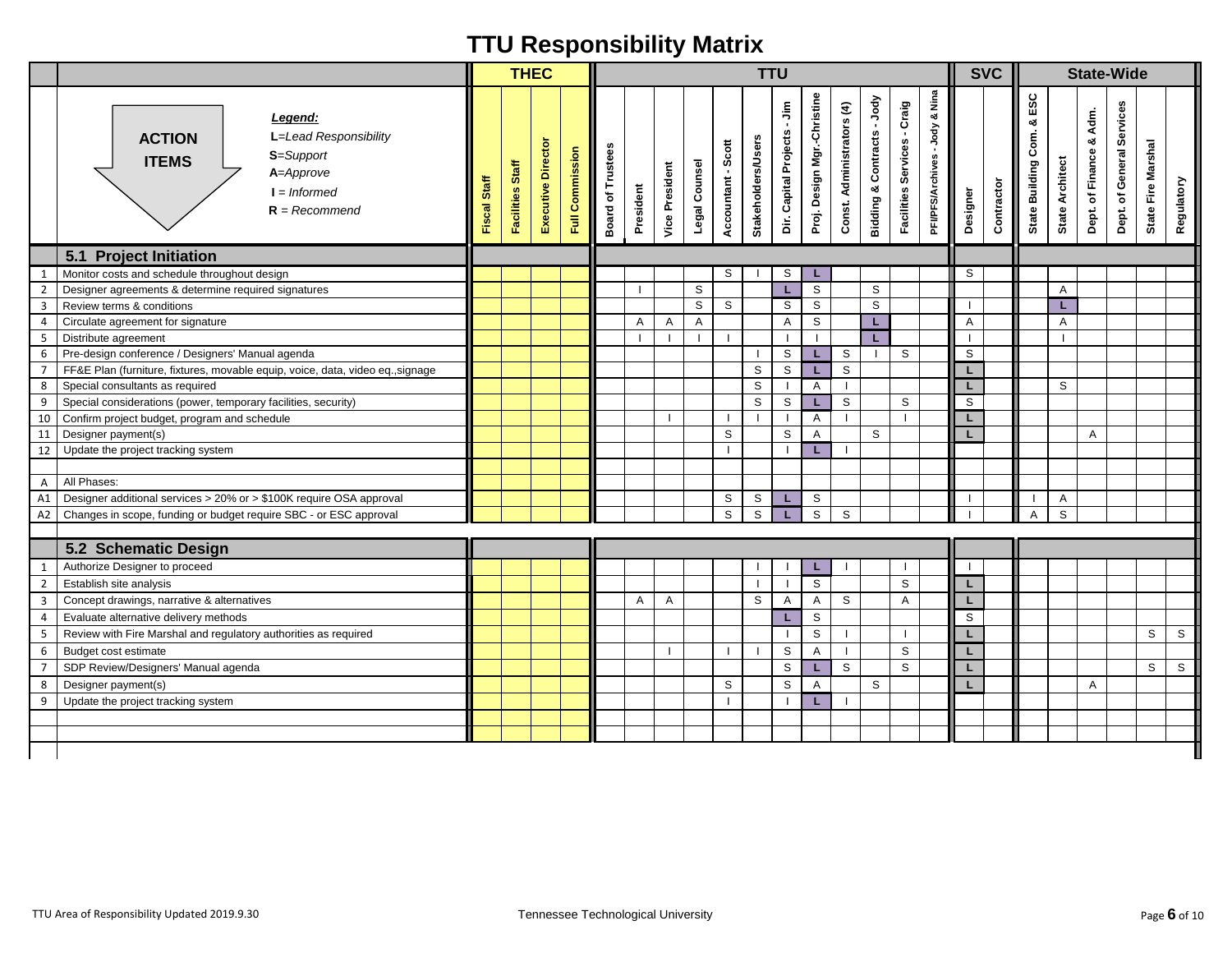|                         |                                                                                                                                                            |              |                  | <b>THEC</b>        |                 |                                    |              |                          |               |                    | <b>TTU</b>                |                             |                             |                           |                                         |                                   |                                    |          | <b>SVC</b> |                                     |                 |                         | <b>State-Wide</b>         |                    |              |
|-------------------------|------------------------------------------------------------------------------------------------------------------------------------------------------------|--------------|------------------|--------------------|-----------------|------------------------------------|--------------|--------------------------|---------------|--------------------|---------------------------|-----------------------------|-----------------------------|---------------------------|-----------------------------------------|-----------------------------------|------------------------------------|----------|------------|-------------------------------------|-----------------|-------------------------|---------------------------|--------------------|--------------|
|                         | Legend:<br>L=Lead Responsibility<br><b>ACTION</b><br>S=Support<br><b>ITEMS</b><br>A=Approve<br>$I = Informed$<br>$R = Recommend$<br>5.3 Design Development | Fiscal Staff | Facilities Staff | Executive Director | Full Commission | Trustees<br>Board of               | President    | <b>Vice President</b>    | Legal Counsel | Accountant - Scott | <b>Stakeholders/Users</b> | Dir. Capital Projects - Jim | Proj. Design Mgr.-Christine | Const. Administrators (4) | -Jody<br><b>Bidding &amp; Contracts</b> | - Craig<br>Services<br>Facilities | & Nina<br>-Jody<br>PFVPFS/Archives | Designer | Contractor | ESC<br>οð<br>Com.<br>State Building | State Architect | Dept. of Finance & Adm. | Dept. of General Services | State Fire Marshal | Regulatory   |
|                         |                                                                                                                                                            |              |                  |                    |                 |                                    |              |                          |               |                    |                           |                             |                             |                           |                                         |                                   |                                    |          |            |                                     |                 |                         |                           |                    |              |
| $\mathbf{1}$            | Authorize Designer to proceed<br>Fully develop design concept                                                                                              |              |                  |                    |                 |                                    |              |                          |               |                    |                           |                             | ш                           |                           |                                         |                                   |                                    |          |            |                                     |                 |                         |                           |                    |              |
| $\overline{2}$<br>2a    | Outline specs/Drawings                                                                                                                                     |              |                  |                    |                 |                                    |              |                          |               |                    | $\overline{A}$            | $\mathsf{A}$                | A                           | S                         |                                         | Α                                 |                                    | L        |            |                                     |                 |                         |                           | S                  | S            |
| 2 <sub>b</sub>          | Cost estimate                                                                                                                                              |              |                  |                    |                 |                                    |              | $\overline{\phantom{a}}$ |               |                    | -1                        | S                           | A                           | $\blacksquare$            |                                         | $\mathsf S$                       |                                    | L        |            |                                     |                 |                         |                           |                    |              |
| 2c                      | Campus meetings                                                                                                                                            |              |                  |                    |                 |                                    |              |                          |               |                    | $\mathbb S$               | $\mathbb S$                 | L.                          | $\mathsf S$               |                                         | $\mathsf{s}$                      |                                    | L        |            |                                     |                 |                         |                           |                    |              |
| 2d                      | Milestone meetings                                                                                                                                         |              |                  |                    |                 |                                    |              | $\overline{\phantom{a}}$ |               |                    | $\mathbb S$               | $\mathbb S$                 | L.                          | $\mathsf{s}$              |                                         | S                                 |                                    | L        |            |                                     |                 |                         |                           |                    |              |
| $\mathsf 3$             | DDP review/ Designers' Manual Agenda                                                                                                                       |              |                  |                    |                 |                                    |              |                          |               |                    | Α                         | Α                           | $\mathsf{A}$                | S                         |                                         | Α                                 |                                    | L        |            |                                     |                 |                         |                           |                    |              |
| $\overline{4}$          | Approval of DDP by VP/Pres as required                                                                                                                     |              |                  |                    |                 |                                    | A            | Α                        |               |                    |                           | L.                          | $\mathbb S$                 |                           |                                         |                                   |                                    | S        |            |                                     |                 |                         |                           |                    |              |
| 5                       | EDP presentation for SBC if required                                                                                                                       |              | $\mathbf{s}$     |                    |                 |                                    | $\mathbb S$  | $\mathbf{I}$             |               |                    | -1                        | S                           | $\mathbb S$                 |                           | S                                       | $\blacksquare$                    |                                    | L        |            | $\mathsf{A}$                        | S               |                         |                           |                    |              |
| $\boldsymbol{6}$        | Designer payment(s)                                                                                                                                        |              |                  |                    |                 |                                    |              |                          |               | S                  |                           | $\mathsf S$                 | A                           |                           | ${\tt S}$                               |                                   |                                    | L        |            |                                     |                 | A                       |                           |                    |              |
| $\overline{7}$          | Interim Designer Evaluation, if required                                                                                                                   |              |                  |                    |                 |                                    |              |                          |               |                    |                           | A                           | L                           | $\blacksquare$            |                                         |                                   |                                    | $\perp$  |            |                                     |                 |                         |                           |                    |              |
| 8                       | Update the project tracking system                                                                                                                         |              |                  |                    |                 |                                    |              |                          |               |                    |                           |                             |                             |                           |                                         |                                   |                                    |          |            |                                     |                 |                         |                           |                    |              |
|                         |                                                                                                                                                            |              |                  |                    |                 |                                    |              |                          |               |                    |                           |                             |                             |                           |                                         |                                   |                                    |          |            |                                     |                 |                         |                           |                    |              |
|                         | <b>5.4 Construction Documents</b>                                                                                                                          |              |                  |                    |                 |                                    |              |                          |               |                    |                           |                             |                             |                           |                                         |                                   |                                    |          |            |                                     |                 |                         |                           |                    |              |
| $\mathbf{1}$            | Authorize Designer to proceed                                                                                                                              |              |                  |                    |                 |                                    |              |                          |               |                    |                           |                             | ш                           |                           |                                         |                                   |                                    | -1       |            |                                     |                 |                         |                           |                    |              |
| $\overline{2}$          | Develop documents                                                                                                                                          |              |                  |                    |                 |                                    |              |                          |               |                    |                           |                             |                             |                           |                                         |                                   |                                    |          |            |                                     |                 |                         |                           |                    |              |
| 2a                      | Drawings                                                                                                                                                   |              |                  |                    |                 |                                    |              |                          |               |                    | Α                         | $\mathsf{A}$                | Α                           | A                         |                                         | Α                                 |                                    | L        |            |                                     |                 |                         |                           | S                  | S            |
| 2 <sub>b</sub>          | Project Manual                                                                                                                                             |              |                  |                    |                 |                                    |              |                          |               |                    | A                         | $\mathsf{A}$                | A                           | Α                         |                                         | Α                                 |                                    | L        |            |                                     |                 |                         |                           |                    |              |
| 2c                      | Final cost estimate                                                                                                                                        |              |                  |                    |                 |                                    |              | $\mathbf{I}$             |               | -1                 |                           | $\mathbb S$                 | A                           | $\mathsf{s}$              |                                         | $\mathsf{s}$                      |                                    | L        |            |                                     |                 |                         |                           |                    |              |
| 2d                      | Campus meetings                                                                                                                                            |              |                  |                    |                 |                                    |              |                          |               |                    | $\mathbb S$               | $\mathbb S$                 | L.                          | $\mathsf{s}$              |                                         | S                                 |                                    | L        |            |                                     |                 |                         |                           |                    |              |
| 2e                      | Milestone meetings                                                                                                                                         |              |                  |                    |                 |                                    |              |                          |               |                    | S                         | S                           | L                           | $\mbox{\bf S}$            |                                         | $\mathsf S$                       |                                    | L        |            |                                     |                 |                         |                           |                    |              |
| $\overline{\mathbf{3}}$ | Campus review documents                                                                                                                                    |              |                  |                    |                 |                                    |              |                          |               |                    | $\mathbb S$               | S                           | L.                          | $\mathsf S$               |                                         | $\mathsf S$                       |                                    | S        |            |                                     |                 |                         |                           |                    |              |
| 4                       | CDP review / Designers' Manual agenda                                                                                                                      |              |                  |                    |                 |                                    |              |                          |               |                    |                           | $\mathbb S$                 | L                           | $\mathbb S$               |                                         | $\mbox{\bf S}$                    |                                    | L        |            |                                     |                 |                         |                           |                    |              |
| 5                       | Completion of CDP                                                                                                                                          |              |                  |                    |                 |                                    | $\mathbf{I}$ | $\mathbf{I}$             |               |                    | - 1                       | S                           | $\mathsf{A}$                | S                         |                                         | S                                 |                                    | L        |            |                                     |                 |                         |                           |                    |              |
| 6                       | Fire Marshal and/or Regulatory agency                                                                                                                      |              |                  |                    |                 |                                    |              |                          |               |                    |                           |                             | S                           | $\mathbf{I}$              |                                         |                                   |                                    | L        |            |                                     |                 |                         |                           | Α                  | $\mathsf{A}$ |
| $\overline{7}$          | Designer payment(s)                                                                                                                                        |              |                  |                    |                 |                                    |              |                          |               | S                  |                           | $\mathbb S$                 | A                           |                           | S                                       |                                   |                                    | L        |            |                                     |                 | A                       |                           |                    |              |
| 8                       | Update the project tracking system                                                                                                                         |              |                  |                    |                 |                                    |              |                          |               | $\mathbf{I}$       |                           | $\overline{1}$              | L.                          | - 1                       |                                         |                                   |                                    |          |            |                                     |                 |                         |                           |                    |              |
|                         |                                                                                                                                                            |              |                  |                    |                 |                                    |              |                          |               |                    |                           |                             |                             |                           |                                         |                                   |                                    |          |            |                                     |                 |                         |                           |                    |              |
|                         |                                                                                                                                                            |              |                  |                    |                 |                                    |              |                          |               |                    |                           |                             |                             |                           |                                         |                                   |                                    |          |            |                                     |                 |                         |                           |                    |              |
|                         | TTU Area of Responsibility Updated 2019.9.30                                                                                                               |              |                  |                    |                 | Tennessee Technological University |              |                          |               |                    |                           |                             |                             |                           |                                         |                                   |                                    |          |            |                                     |                 |                         |                           | Page 7 of 10       |              |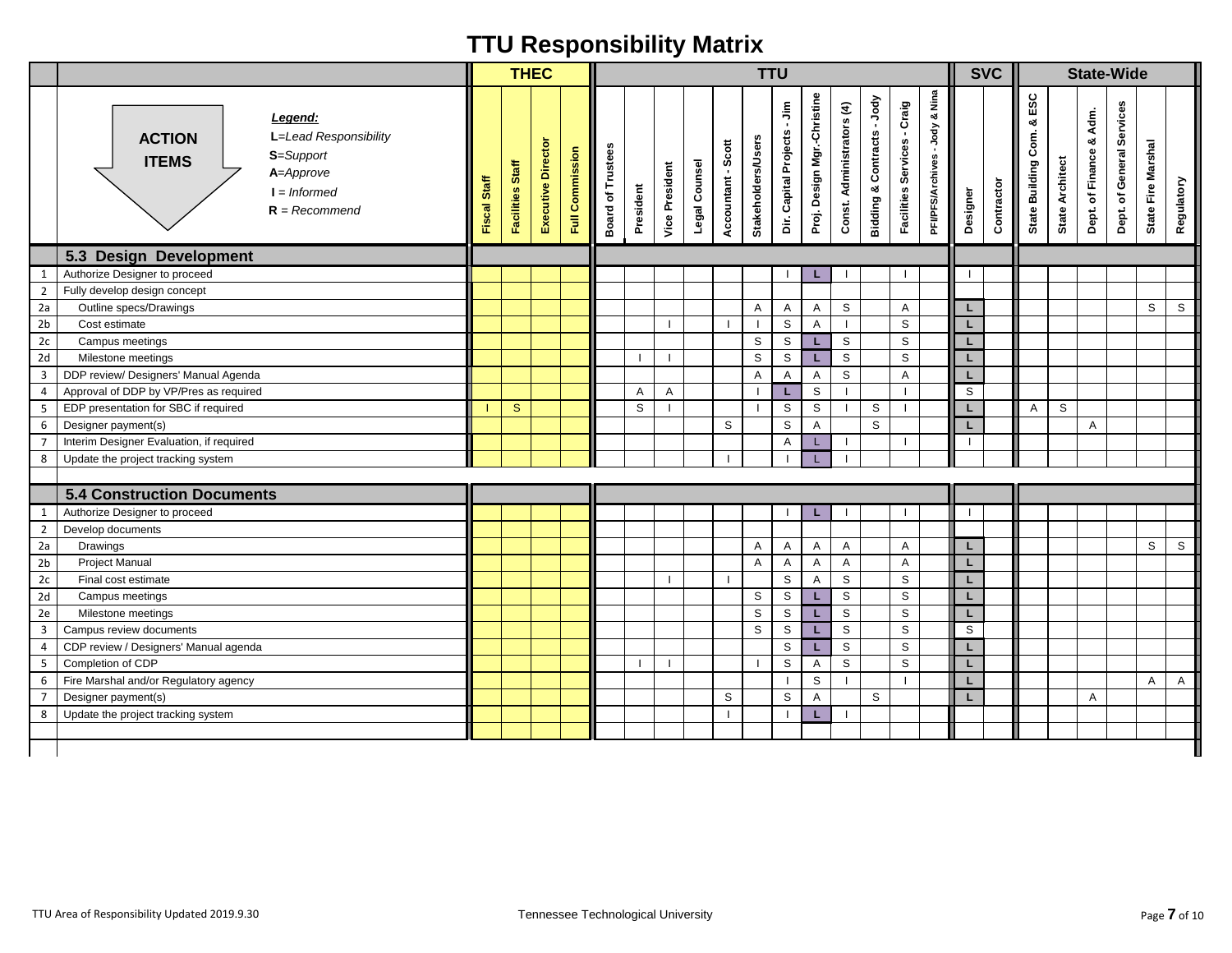|                     |                                                                                                                                  |              | <b>THEC</b>      |                    |                 |                                    |                |                       |               |                    | <b>TTU</b>                |                             |                             |                           |                            |                             |                                            |              | <b>SVC</b>  |                                    |                         |                            | <b>State-Wide</b>         |                    |            |
|---------------------|----------------------------------------------------------------------------------------------------------------------------------|--------------|------------------|--------------------|-----------------|------------------------------------|----------------|-----------------------|---------------|--------------------|---------------------------|-----------------------------|-----------------------------|---------------------------|----------------------------|-----------------------------|--------------------------------------------|--------------|-------------|------------------------------------|-------------------------|----------------------------|---------------------------|--------------------|------------|
|                     | Legend:<br>L=Lead Responsibility<br><b>ACTION</b><br>S=Support<br><b>ITEMS</b><br>A=Approve<br>$I = Informed$<br>$R = Recommend$ | Fiscal Staff | Facilities Staff | Executive Director | Full Commission | <b>Board of Trustees</b>           | President      | <b>Vice President</b> | Legal Counsel | Accountant - Scott | <b>Stakeholders/Users</b> | Dir. Capital Projects - Jim | Proj. Design Mgr.-Christine | Const. Administrators (4) | Bidding & Contracts - Jody | Facilities Services - Craig | & Nina<br>-Jody<br><b>PFI/PFS/Archives</b> | Designer     | Contractor  | ESC<br>త<br>Com.<br>State Building | <b>State Architect</b>  | Adm.<br>Dept. of Finance & | Dept. of General Services | State Fire Marshal | Regulatory |
|                     | 5.5 Project Bid<br>Authorize to proceed with bid                                                                                 |              |                  |                    |                 |                                    |                |                       |               |                    |                           |                             |                             |                           | S                          |                             |                                            |              |             |                                    |                         |                            |                           |                    |            |
| 1<br>$\overline{2}$ | Establish date & location                                                                                                        |              |                  |                    |                 |                                    |                |                       |               |                    |                           | $\mathbf{I}$                | L.<br>S                     | $\mathbf{I}$              | L.                         |                             |                                            |              |             |                                    |                         |                            |                           |                    |            |
| $\overline{3}$      | Advertise for bid                                                                                                                |              |                  |                    |                 |                                    |                |                       |               |                    |                           | $\mathbf{I}$                | $\mathbb S$                 | $\mathbf{I}$              | L.                         |                             |                                            | S            |             |                                    |                         |                            |                           |                    |            |
| $\overline{4}$      | <b>Distribute Documents</b>                                                                                                      |              |                  |                    |                 |                                    |                |                       |               |                    |                           | $\mathbf{I}$                | $\mathbb S$                 | $\mathbf{I}$              | S                          | $\perp$                     |                                            | L            |             |                                    |                         |                            |                           |                    |            |
| 5                   | Pre-bid conference                                                                                                               |              |                  |                    |                 |                                    |                |                       |               |                    | $\mathbb S$               | $\mathbb S$                 | $\mathbb S$                 | $\mathbb S$               |                            | S                           |                                            | L            |             |                                    |                         |                            |                           |                    |            |
| 6                   | <b>Bid Opening</b>                                                                                                               |              |                  |                    |                 |                                    |                |                       |               | -1                 |                           | S                           | $\mathbb S$                 | $\mathbb S$               | S                          | S                           |                                            | L            |             |                                    |                         |                            |                           |                    |            |
| $\overline{7}$      | Bid irregularities sent to OSA                                                                                                   |              |                  |                    |                 |                                    |                |                       |               |                    |                           | L                           | $\mathbb S$                 |                           | $\mathbb S$                |                             |                                            | S            |             |                                    | S                       |                            |                           |                    |            |
| 8                   | Recommendations of award                                                                                                         |              |                  |                    |                 |                                    |                |                       |               |                    |                           | $\mathbf{I}$                | $\mathbb S$                 |                           | $\mathbb S$                |                             |                                            | L.           |             |                                    |                         |                            |                           |                    |            |
| 9                   | Prepare & Issue Agreement                                                                                                        |              |                  |                    |                 |                                    |                |                       |               |                    |                           | $\mathbf{I}$                | $\mathbb S$                 | $\mathbf{I}$              | L.                         |                             |                                            | $\mathbf{I}$ |             |                                    |                         |                            |                           |                    |            |
| 10                  | Circulate Agreement for approval                                                                                                 |              |                  |                    |                 |                                    | $\overline{A}$ | A                     | Α             |                    |                           | A                           | $\mathbb S$                 | $\mathbf{I}$              | L.                         |                             |                                            |              | Α           |                                    | $\overline{\mathsf{A}}$ |                            |                           |                    |            |
| 11                  | <b>Present Agreement</b>                                                                                                         |              |                  |                    |                 |                                    |                |                       |               |                    |                           | $\mathbf{I}$                | $\mathbb S$                 | $\mathbf{I}$              | L.                         |                             |                                            |              |             |                                    |                         |                            |                           |                    |            |
| 12                  | Complete T-100 (Insurance form)                                                                                                  |              |                  |                    |                 |                                    |                |                       |               |                    |                           | $\mathbf{I}$                | $\mathsf S$                 |                           | L.                         |                             |                                            |              |             |                                    |                         |                            |                           |                    | S          |
| 13                  | Designer evaluation, final                                                                                                       |              |                  |                    |                 |                                    |                |                       |               |                    |                           | A                           | L.                          | $\mathbf{I}$              |                            | -1                          |                                            | -1           |             |                                    |                         |                            |                           |                    |            |
| 14                  | Designer payment(s)                                                                                                              |              |                  |                    |                 |                                    |                |                       |               | S                  |                           | $\mathbf{1}$                | A                           |                           |                            |                             |                                            | L            |             |                                    |                         | Α                          |                           |                    |            |
| 15                  | Update PFI & PFS information                                                                                                     |              |                  |                    |                 |                                    |                |                       |               |                    |                           | $\mathbf{I}$                | $\mathsf S$                 | S                         |                            |                             |                                            |              |             |                                    |                         |                            |                           |                    |            |
| 16                  | Update the project tracking system                                                                                               |              |                  |                    |                 |                                    |                |                       |               |                    |                           | $\mathbf{I}$                | L                           |                           |                            |                             |                                            |              |             |                                    |                         |                            |                           |                    |            |
|                     |                                                                                                                                  |              |                  |                    |                 |                                    |                |                       |               |                    |                           |                             |                             |                           |                            |                             |                                            |              |             |                                    |                         |                            |                           |                    |            |
|                     |                                                                                                                                  |              |                  |                    |                 |                                    |                |                       |               |                    |                           |                             |                             |                           |                            |                             |                                            |              |             |                                    |                         |                            |                           |                    |            |
|                     | <b>5.6 Construction Administration</b>                                                                                           |              |                  |                    |                 |                                    |                |                       |               |                    |                           |                             |                             |                           |                            |                             |                                            |              |             |                                    |                         |                            |                           |                    |            |
| $\mathbf{1}$        | Monitor costs and schedule throughout construction                                                                               |              |                  |                    |                 |                                    |                |                       |               | S                  |                           |                             |                             | L                         |                            |                             |                                            | L            | S           |                                    |                         |                            |                           |                    |            |
| $\overline{2}$      | Pre-construction conference                                                                                                      |              |                  |                    |                 |                                    |                |                       |               |                    |                           | $\mathbb S$                 |                             | $\mathbb S$               |                            | S                           |                                            | L            | S           |                                    |                         |                            |                           |                    | $\perp$    |
| $\overline{3}$      | Notice to proceed                                                                                                                |              |                  |                    |                 |                                    |                |                       |               |                    |                           | $\mathbf{I}$                |                             | $\mathbf{I}$              | S                          |                             |                                            | L            |             |                                    |                         |                            |                           |                    |            |
| 4                   | Project meetings/Designers' Manual Agenda                                                                                        |              |                  |                    |                 |                                    |                |                       |               |                    |                           | $\mathbf{I}$                |                             | $\mathbb S$               |                            | $\mathbf{I}$                |                                            | L            | $\mathbb S$ |                                    |                         |                            |                           |                    |            |
| 5                   | Permits                                                                                                                          |              |                  |                    |                 |                                    |                |                       |               |                    |                           | $\mathbf{I}$                |                             | S                         |                            | $\mathbf{I}$                |                                            | S            | L           |                                    |                         |                            |                           |                    | A          |
| 6                   | Establish site presence                                                                                                          |              |                  |                    |                 |                                    |                |                       |               |                    |                           | $\mathbf{I}$                |                             | $\mathbf{I}$              |                            |                             |                                            | S            | L           |                                    |                         |                            |                           |                    |            |
| $\overline{7}$      | Submit project schedule                                                                                                          |              |                  |                    |                 |                                    |                |                       |               |                    |                           | $\mathbf{I}$                |                             | $\mathbf{I}$              |                            | $\mathbf{I}$                |                                            | $\mathsf{s}$ | L           |                                    |                         |                            |                           |                    |            |
| 8                   | Update the project tracking system                                                                                               |              |                  |                    |                 |                                    |                |                       |               |                    |                           |                             | L.                          | S                         |                            |                             |                                            |              |             |                                    |                         |                            |                           |                    |            |
| 9                   | Submit schedule of values                                                                                                        |              |                  |                    |                 |                                    |                |                       |               |                    |                           | $\mathbf{I}$                | $\mathbf{I}$                | $\mathbf{I}$<br>S         |                            |                             |                                            | Α            |             |                                    |                         |                            |                           |                    |            |
| 10 <sup>1</sup>     | Construction progress site visits                                                                                                |              |                  |                    |                 |                                    |                |                       |               |                    |                           | S                           | $\mathbb S$                 |                           |                            | S                           |                                            | L            | S           |                                    |                         |                            |                           | $\mathbb S$        | ${\tt S}$  |
|                     | 11   Evaluation of progress schedule update                                                                                      |              |                  |                    |                 |                                    |                |                       |               |                    | I.                        |                             | 1                           | S                         |                            |                             |                                            | L.           | S           |                                    |                         |                            |                           |                    |            |
| 12a                 | 12 Reports<br>Daily work reports                                                                                                 |              |                  |                    |                 |                                    |                |                       |               |                    |                           |                             |                             |                           |                            |                             |                                            |              | L           |                                    |                         |                            |                           |                    |            |
| 12 <sub>b</sub>     | Field reports and meeting minutes                                                                                                |              |                  |                    |                 |                                    |                |                       |               |                    | -1                        |                             | $\mathbf{I}$                | $\mathbb S$               |                            |                             |                                            | L            | L           |                                    |                         |                            |                           |                    |            |
|                     |                                                                                                                                  |              |                  |                    |                 |                                    |                |                       |               |                    |                           |                             |                             |                           |                            |                             |                                            |              |             |                                    |                         |                            |                           |                    |            |
|                     | TTU Area of Responsibility Updated 2019.9.30                                                                                     |              |                  |                    |                 | Tennessee Technological University |                |                       |               |                    |                           |                             |                             |                           |                            |                             |                                            |              |             |                                    |                         |                            |                           | Page 8 of 10       |            |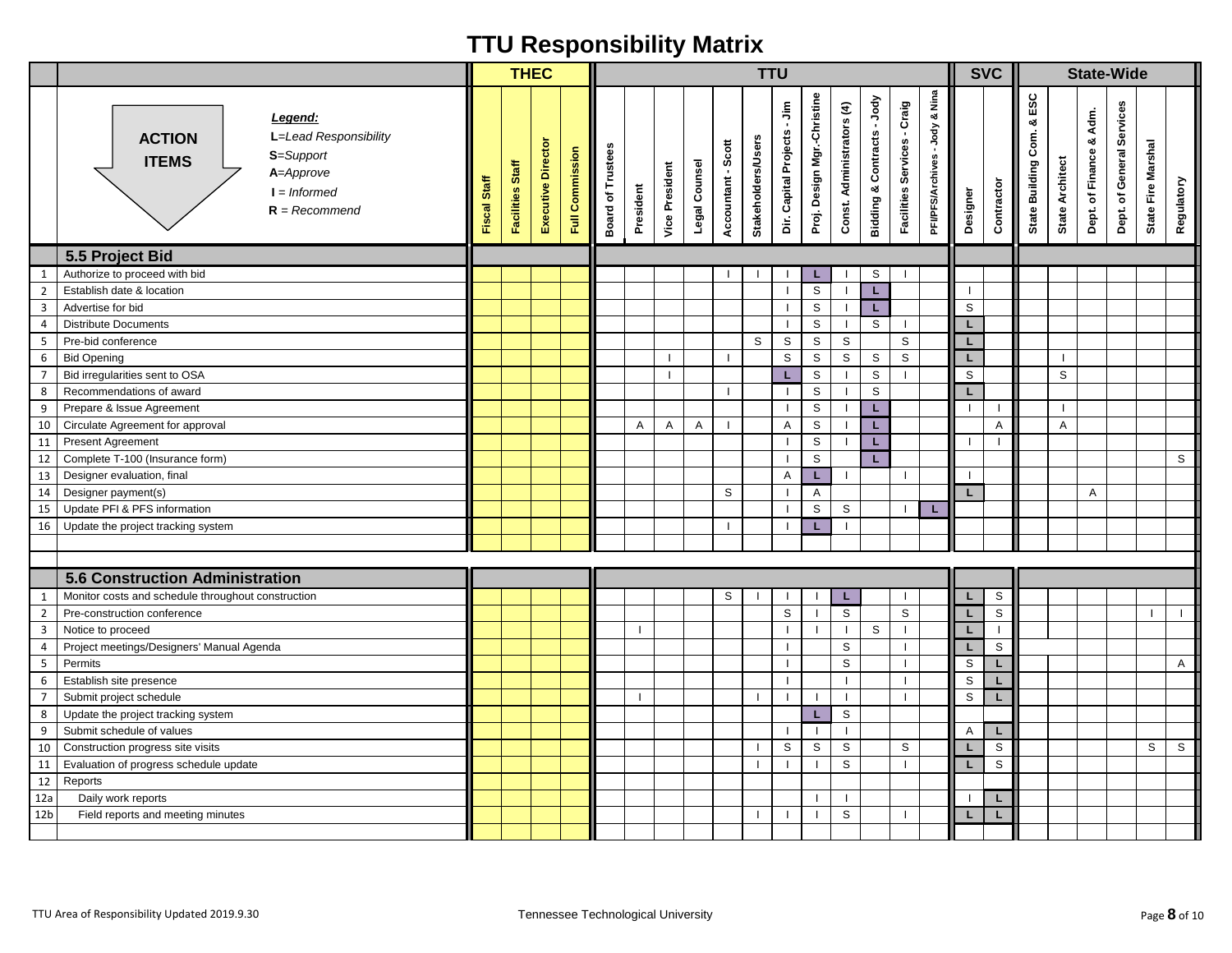|                 |                                                                                                                                  |              | <b>THEC</b>      |                   |                 |                                    |              |                       |               |                    | <b>TTU</b>                |                              |                             |                           |                                         |                                          |                                               |             | <b>SVC</b>   |                                    |                     |                            | <b>State-Wide</b>         |                    |              |
|-----------------|----------------------------------------------------------------------------------------------------------------------------------|--------------|------------------|-------------------|-----------------|------------------------------------|--------------|-----------------------|---------------|--------------------|---------------------------|------------------------------|-----------------------------|---------------------------|-----------------------------------------|------------------------------------------|-----------------------------------------------|-------------|--------------|------------------------------------|---------------------|----------------------------|---------------------------|--------------------|--------------|
|                 | Legend:<br>L=Lead Responsibility<br><b>ACTION</b><br>S=Support<br><b>ITEMS</b><br>A=Approve<br>$I = Informed$<br>$R = Recommend$ | Fiscal Staff | Facilities Staff | Executive Directo | Full Commission | Trustees<br>Board of               | President    | <b>Vice President</b> | Legal Counsel | Accountant - Scott | <b>Stakeholders/Users</b> | Dir. Capital Projects - Jim  | Proj. Design Mgr.-Christine | Const. Administrators (4) | -Jody<br><b>Bidding &amp; Contracts</b> | - Craig<br>Services<br><b>Facilities</b> | Nina<br>య<br>-Jody<br><b>PFI/PFS/Archives</b> | Designer    | Contractor   | ESC<br>య<br>Com.<br>State Building | State Architect     | Adm.<br>Dept. of Finance & | Dept. of General Services | State Fire Marshal | Regulatory   |
|                 | <b>5.6 Construction Administration</b>                                                                                           |              |                  |                   |                 |                                    |              |                       |               |                    |                           |                              |                             |                           |                                         |                                          |                                               |             |              |                                    |                     |                            |                           |                    |              |
| 13              | Action items log                                                                                                                 |              |                  |                   |                 |                                    |              |                       |               |                    |                           |                              |                             |                           |                                         |                                          |                                               | S           | L            |                                    |                     |                            |                           |                    |              |
| 14              | Visitor log                                                                                                                      |              |                  |                   |                 |                                    |              |                       |               |                    |                           | $\mathbf{I}$                 |                             |                           |                                         |                                          |                                               |             | L            |                                    |                     |                            |                           |                    |              |
| 15              | Shop drawings                                                                                                                    |              |                  |                   |                 |                                    |              |                       |               |                    |                           | $\mathbf{I}$                 |                             |                           |                                         |                                          |                                               | A           | L            |                                    |                     |                            |                           |                    |              |
| 16              | Shop drawing log                                                                                                                 |              |                  |                   |                 |                                    |              |                       |               |                    |                           | $\mathbf{I}$                 |                             | $\mathbf{I}$              |                                         | $\blacksquare$                           |                                               |             | L            |                                    |                     |                            |                           |                    |              |
| 17              | Request for information                                                                                                          |              |                  |                   |                 |                                    |              |                       |               |                    |                           | $\mathbf{I}$                 |                             |                           |                                         | $\blacksquare$                           |                                               | S           | L            |                                    |                     |                            |                           |                    |              |
|                 | 18 RFI log                                                                                                                       |              |                  |                   |                 |                                    |              |                       |               |                    |                           | $\mathbf{I}$                 |                             |                           |                                         |                                          |                                               | S           | L            |                                    |                     |                            |                           |                    |              |
| 19              | <b>Request for Proposals</b>                                                                                                     |              |                  |                   |                 |                                    |              |                       |               |                    |                           | $\mathbf{I}$<br>$\mathbf{I}$ |                             | $\mathbf{I}$              |                                         | $\blacksquare$                           |                                               |             | S            |                                    |                     |                            |                           |                    |              |
| $20\,$          | RFP Log                                                                                                                          |              |                  |                   |                 |                                    |              |                       |               |                    |                           |                              |                             |                           |                                         |                                          |                                               | S           | L            |                                    |                     |                            |                           |                    |              |
| 21              | Modifications                                                                                                                    |              |                  |                   |                 |                                    |              |                       |               |                    |                           |                              |                             |                           |                                         |                                          |                                               |             |              |                                    |                     |                            |                           |                    |              |
| 21a             | Program Change (discretionary)                                                                                                   |              |                  |                   |                 |                                    |              |                       |               |                    |                           | L.                           | $\mathbb S$                 | S                         |                                         | S                                        |                                               | Α           | $\mathsf{A}$ |                                    |                     |                            |                           |                    |              |
| 21 <sub>b</sub> | Design Change request                                                                                                            |              |                  |                   |                 |                                    | $\mathbf{I}$ |                       |               |                    | -1                        | $\mathsf{A}$<br>$\mathbf{I}$ | $\mathbb S$                 | S<br>$\mathsf{s}$         |                                         |                                          |                                               | L           | $\mathsf{A}$ |                                    |                     |                            |                           |                    |              |
| 21c             | General requirements changes                                                                                                     |              |                  |                   |                 |                                    |              |                       |               |                    |                           | $\mathbf{I}$                 | -1                          |                           |                                         |                                          |                                               | Α           | L            |                                    |                     |                            |                           |                    |              |
| 21d             | Claims                                                                                                                           |              |                  |                   |                 |                                    |              |                       |               |                    |                           | $\blacksquare$               |                             | S                         |                                         | -1                                       |                                               | A           | L            |                                    |                     |                            |                           |                    |              |
| 21e             | Construction necessities<br>COs exceeding 10% cumulative or > \$500K require OSA approval                                        |              |                  |                   |                 |                                    |              |                       |               |                    |                           |                              |                             | S                         |                                         |                                          |                                               | Α           | L            |                                    |                     |                            |                           |                    |              |
| 21f             |                                                                                                                                  |              |                  |                   |                 |                                    |              |                       |               | S                  |                           | L.<br>L.                     | $\mathbb S$<br>$\mathbb S$  | $\mathbb S$<br>S          |                                         |                                          |                                               | Α           | A            |                                    | $\overline{A}$<br>S |                            |                           |                    |              |
| 21g<br>21h      | Replacement of a subcontractor requires SBC approval<br>Extended overhead                                                        |              |                  |                   |                 |                                    |              |                       |               |                    |                           | H.                           | S                           | $\mathbb S$               |                                         |                                          |                                               | Α<br>A      | $\mathsf{A}$ | Α                                  |                     |                            |                           |                    |              |
| 21i             | Change Order Preparation and Directives                                                                                          |              |                  |                   |                 |                                    |              |                       |               |                    |                           | $\blacksquare$               | L                           | S                         |                                         |                                          |                                               |             |              |                                    |                     |                            |                           |                    |              |
| 22              | Change order log                                                                                                                 |              |                  |                   |                 |                                    |              |                       |               |                    |                           |                              | S                           | S                         |                                         |                                          |                                               | S           | L.           |                                    |                     |                            |                           |                    |              |
| 23              | Contractor payment                                                                                                               |              |                  |                   |                 |                                    |              |                       |               | S                  |                           | S                            | A                           | S                         |                                         |                                          |                                               | Α           | L            |                                    |                     | A                          |                           |                    |              |
|                 | 24 Designer payment                                                                                                              |              |                  |                   |                 |                                    |              |                       |               | S                  |                           | S                            | A                           |                           |                                         |                                          |                                               | L           |              |                                    |                     | A                          |                           |                    |              |
| 25              | FF&E implementation                                                                                                              |              |                  |                   |                 |                                    |              |                       |               |                    |                           |                              |                             |                           |                                         |                                          |                                               |             |              |                                    |                     |                            |                           |                    |              |
| 25a             | Moving coordination                                                                                                              |              |                  |                   |                 |                                    |              |                       |               |                    | S                         |                              | S                           | L                         |                                         |                                          |                                               | S           | S            |                                    |                     |                            |                           |                    |              |
| 25 <sub>b</sub> | Furniture, fixtures, movable equipment, voice, data, video eq., signage                                                          |              |                  |                   |                 |                                    |              |                       |               |                    | $\mathbb S$               |                              | $\mathbb S$                 | L                         |                                         |                                          |                                               | $\mathbb S$ | $\mathsf S$  |                                    |                     |                            |                           |                    |              |
| 26              | Special considerations (power, temporary facilities, security)                                                                   |              |                  |                   |                 |                                    |              |                       |               |                    |                           |                              |                             | L                         |                                         | S                                        |                                               | $\mathbb S$ | S            |                                    |                     |                            |                           |                    |              |
| 27              | Operations & Maintenance Manuals and training                                                                                    |              |                  |                   |                 |                                    |              |                       |               |                    |                           | $\mathbf{I}$                 |                             | S                         |                                         |                                          | S                                             | S           | L            |                                    |                     |                            |                           |                    |              |
| 28              | Certificate of Occupancy                                                                                                         |              |                  |                   |                 |                                    | $\mathbf{I}$ |                       |               |                    |                           | $\mathbf{I}$                 |                             |                           |                                         |                                          |                                               | S           | L            |                                    |                     |                            |                           | Α                  | $\mathsf{A}$ |
| 29              | Update the project tracking system                                                                                               |              |                  |                   |                 |                                    |              |                       |               |                    |                           |                              | L.                          | S                         |                                         |                                          |                                               |             |              |                                    |                     |                            |                           |                    |              |
|                 |                                                                                                                                  |              |                  |                   |                 |                                    |              |                       |               |                    |                           |                              |                             |                           |                                         |                                          |                                               |             |              |                                    |                     |                            |                           |                    |              |
|                 |                                                                                                                                  |              |                  |                   |                 |                                    |              |                       |               |                    |                           |                              |                             |                           |                                         |                                          |                                               |             |              |                                    |                     |                            |                           |                    |              |
|                 | TTU Area of Responsibility Updated 2019.9.30                                                                                     |              |                  |                   |                 | Tennessee Technological University |              |                       |               |                    |                           |                              |                             |                           |                                         |                                          |                                               |             |              |                                    |                     |                            |                           | Page 9 of 10       |              |